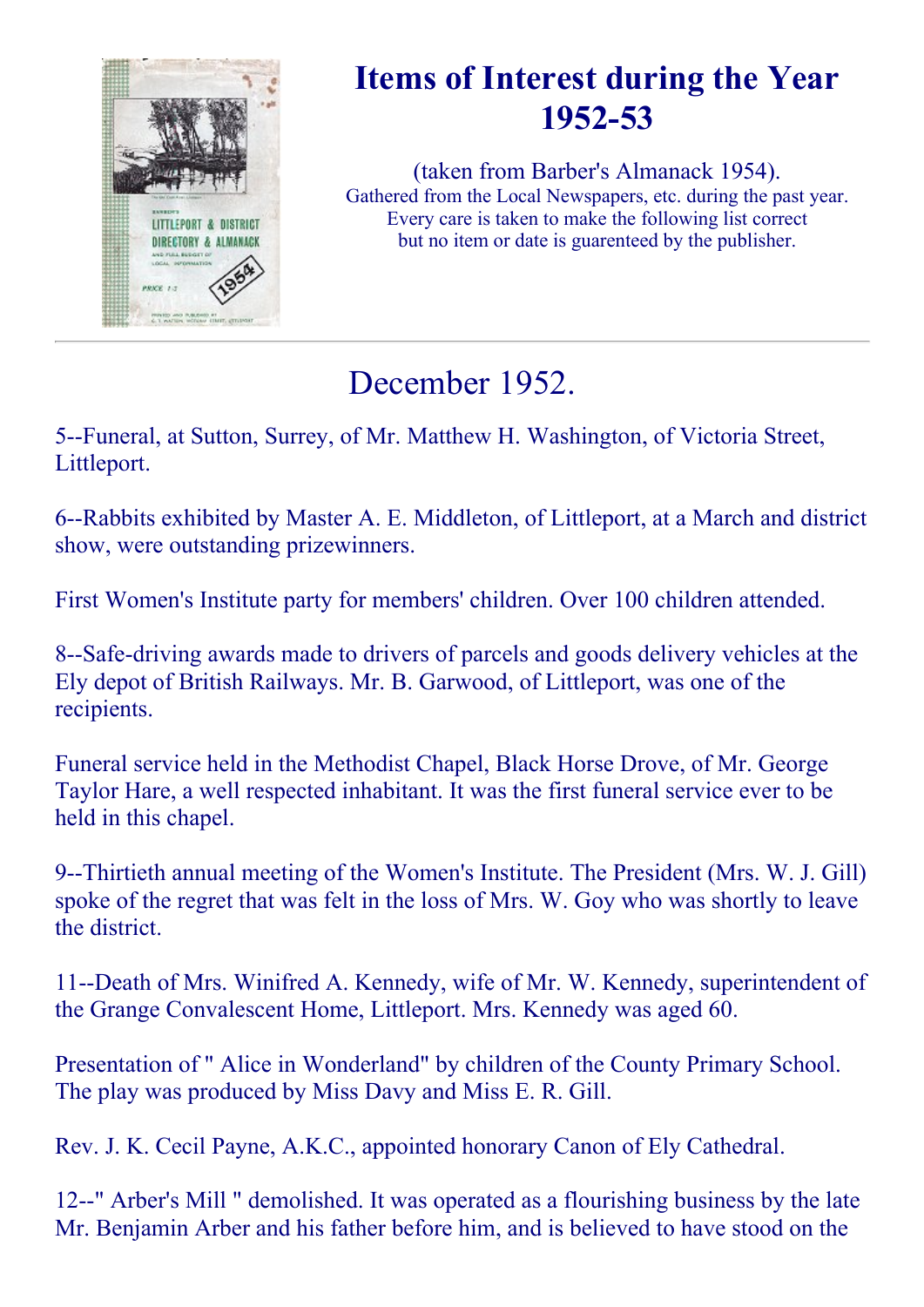Ten Mile Bank road for well over 100 years.

13--Littleport Boys' Brigade Christmas Fair realised £68. It was opened by Mrs, J, H. Martin.

17--Women's Fellowship Christmas party. The competition for the best home made Christmas gift was won by Mrs, B, Ambrose (raffia work basket)

17--Annual Christmas party of the Methodist Women's Fellowship. A presentation as a parting gift was made to Mrs. W. Goy in appreciation of her 18 years' membership and service as treasurer of the group.

21--A carol service, organised by members of the Women's Institute and British Legion Band in aid of the local Red Cross Centre, realised £9/12/7.

23--Presentation made, on the occasion of their retirement, to Mr.  $& Mrs. E. H.$ James who, for the past 33 years, had held the positions of schoolmaster and mistress at Little Ouse school. The presentation was made by Mr. E. Mortimer Rose on behalf of the local residents.

25--Christmas Day -- 145 attended Holy Communion at the Parish Church.

26--Wedding, at Chatteris, of Mr. Bramwell G. Bean, eldest son of Mr. & Mrs. Godfrey Bean, of Friars Way, Littleport, and Miss Kathleen Savage, of Chatteris.

30--Annual meeting of Littleport British Legion Club. The secretary, Mr. P. Sutton, reported an increase in membership of 96.

31--Retirement of Mr. W. Goy, manager of the Littleport Branch of Lloyds Bank for the past 18 years. He was succeeded by Mr. R. W. Furbank, who came from King's Lynn.

Watch-night service held at the Salvation Army Hall. It was conducted by Senior Captain E. Hewlett.

## January, 1953.

2--Engagement announced between Mr. John Elsegood, only son of Mrs. Elsegood and the late Mr. H. Elsegood, of Wisbech Road, Littleport, and Miss Christine Martin, second daughter of Mr. & Mrs H. Martin, of Parsons Lane Littleport

2--Engagement announced between Mr. Leslie Peacock, of Little Downham, and Miss Josephine Clack, third daughter of Mr. & Mrs. F. Clack, of Camel Road, Littleport.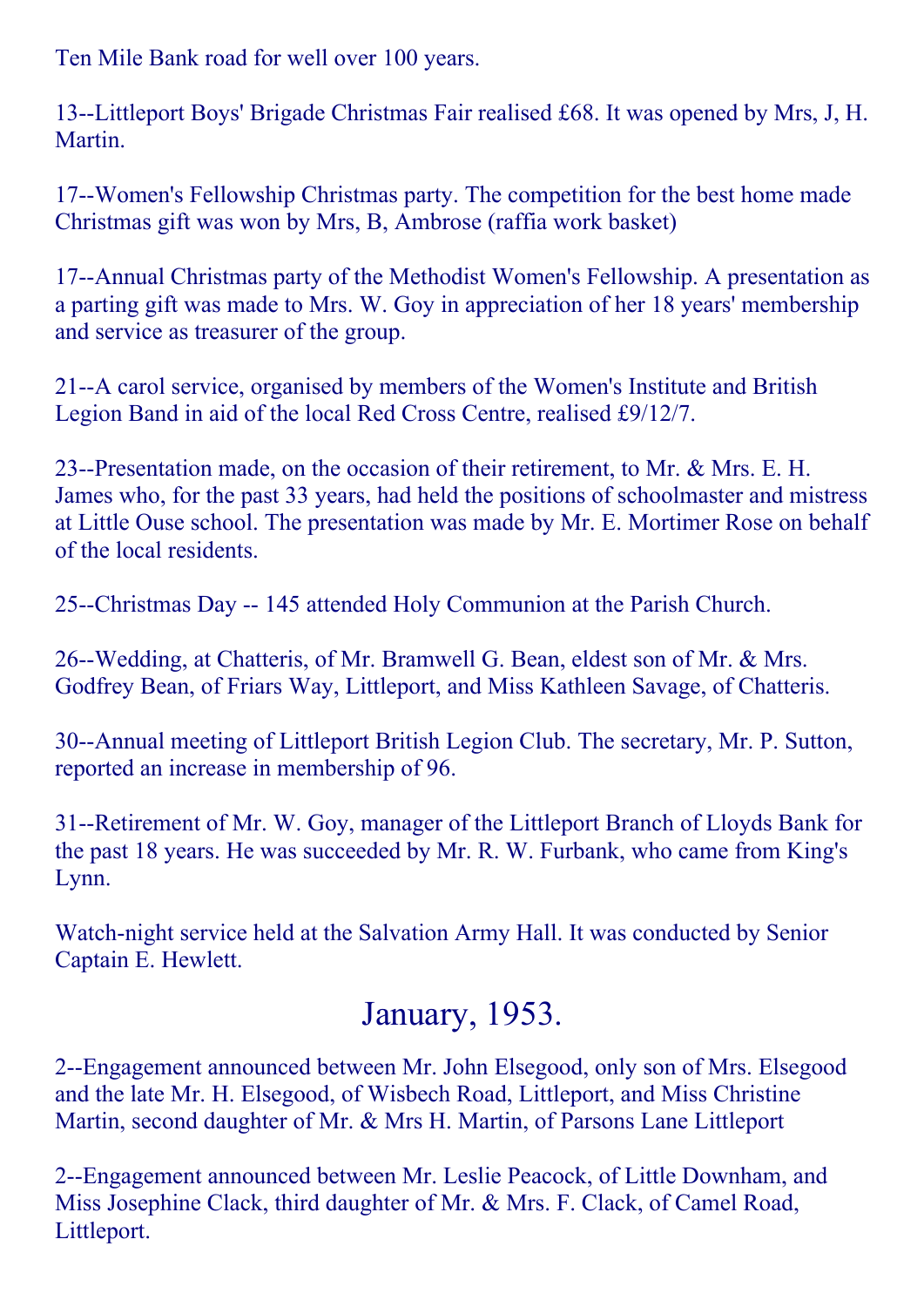Engagement announced between Mr. Raymond J. Watson, of Prickwillow, and Miss Sylvia Kathleen Foreman, only daughter of Mr. & Mrs. W. Foreman, of Friars Way, Littleport.

First annual meeting of the Black Horse Drove Branch of the National Union of Agricultural Workers.

3--Football-John Metcalfe, aged 17, a former resident of Littleport, made his first appearance for Birmingham City. He played at outside left against Fulham.

8--Tributes to the late Ald. H. J. Martin, a former Chairman of Ely Rural District Council, were paid at a meeting of the Council. Members stood in silence as a token of respect.

9--Dancing success At a recent Royal Academy of Dancing examination held in Cambridge, Ann Browning, of 5, Upton Place, Littleport, was successful in gaining a pass with honours. Ann is a pupil of the King Slocombe School of Dancing.

10--Football-Cambs. Junior Cup, semi-final. Littleport v. Burwell. Game abandoned 10 minutes from time. Littleport were leading 5-1

13--Women's Institute monthly meeting. A feature of the meeting was the exhibition to members of the design for the W.I. banner. The design was drawn by Mr. A. S. Harlock and was greatly admired.

14--Littleport parish Council approved a scheme for a 75 ft. long swimming pool with a diving pool at one end and a children's and learners' pool at the other.

22--Presentation made to Mr. W. Goy by Miss A. J. Adams on behalf of: the Methodist Society and Wesley Guild in appreciation of his 18 years' service as organist and pianist. Mr. & Mrs. Goy had recently left Littleport to spend their retirement at Bourne.

Bakery successes. Messrs. R. E. Thornhill, Ltd., of Victoria Street, gained successes at a Bread and Confectionery Exhibition held at Cambridge. They obtained one first prize, five seconds, one third, and one very highly commended. Mr. Derek Elsegood, an employee of the firm, won the Operatives' Cup.

25--Salvation Army prize giving to Sunday school scholars. The special visitor was Senior Captain Dalziel, of Norwich.

27--Annual Women's Institute party. 200 members were present, a record. A presentation was made to Mrs. Owen Jones to mark her retirement from the position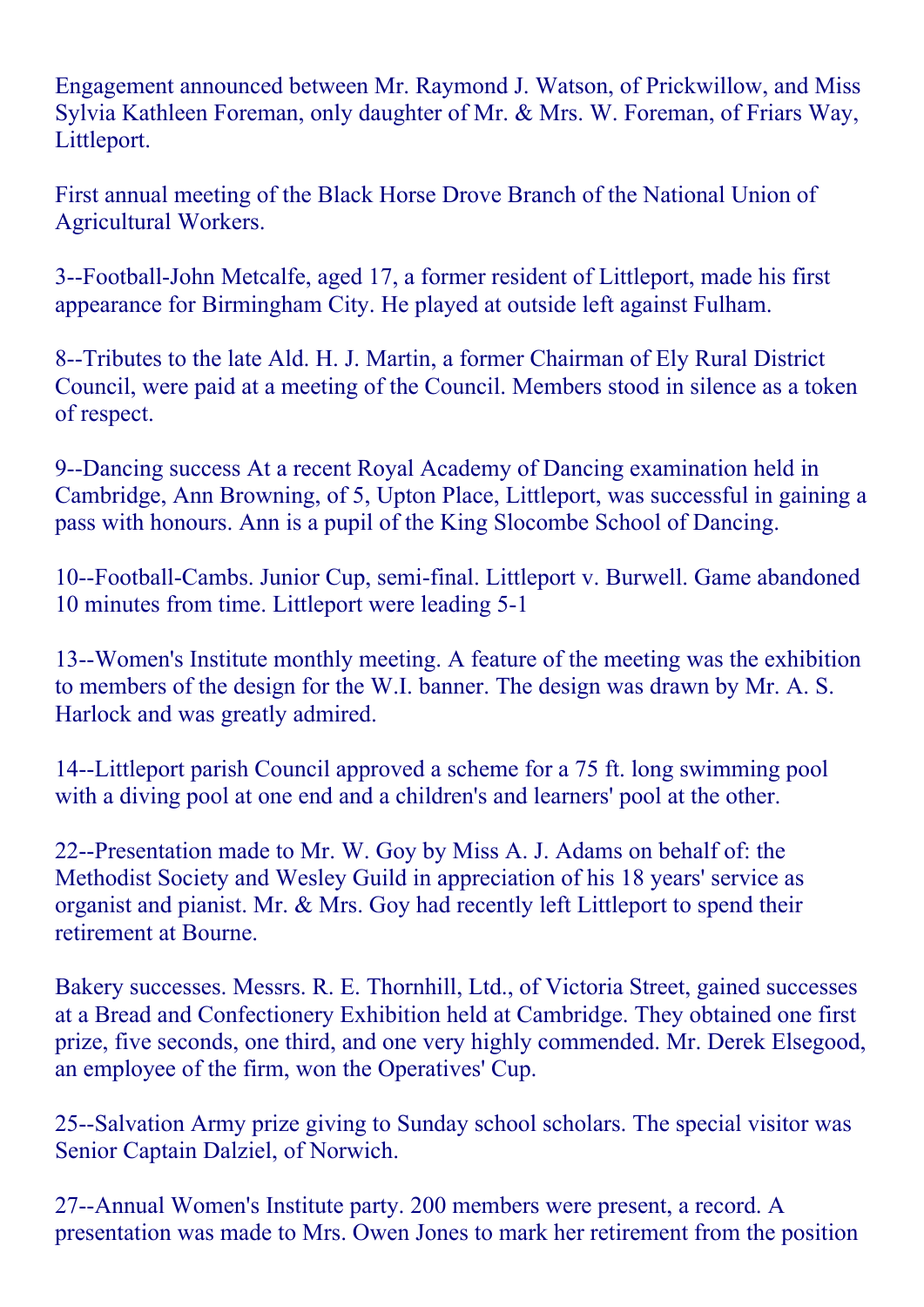of treasurer, a position she had held for many years.

29--Farewell presentation made to Mr. W. Goy by members of the British Legion Band.

30--It was revealed that the people of Southery, by means of a whist drive organised by Mrs. A. G. Porter, had raised a further £25 in support of the Littleport Red Cross Clinic.

31-Six miles of the Norfolk coast were wrecked and battered out of recognition by the greatest storm in living memory.

# February.

2--Receiving centres for clothing and comforts for the flood sufferers at King's Lynn and Hunstanton were established at Littleport and Black Horse Drove. Many parcels were soon collected and conveyed to the afflicted areas.

6--Retirement of Mr. George H. Chapman, of Hempfield Place, after 45 years' service at Littleport station.

7-8 -- 65th anniversary of the Littleport Salvation Army Corps celebrated. Major and Mrs. Drummond, who were in command of the Corps 18 years ago, were the special visitors.

10--Mr. Henry James Rowell, of Upton Place, found drowned in the river at Littleport. Mr. Rowell had been missing since January 8th. He was 59.

11--Littleport members of the Isle of Ely Division of the Civil Defence Corps held their first meeting.

Death of Mr. Walter S. Rogers at his home at Lakenheath. Mr. Rogers, who was 65, was a former resident of Littleport.

12--Privates D. Jellynlan and A. Lofts, both of Littleport, docked with the 1st Battalion, The Suffolk Regiment, at Liverpool. In Malaya the battalion had accounted for the record number of 196 bandits.

12--Death, at Manea, of Mrs. Elizabeth S. High, aged 75. Mrs. High was a former resident of Littleport and with her late husband Mr. J. W. High, lived for many years in the Burnt Fen and Hale Fen districts.

Meeting of the local branch of the Ancient Order of Foresters. Mr. A. L. Taylor was elected a trustee to fill a vacancy caused by the death of Mr. H. J. Martin.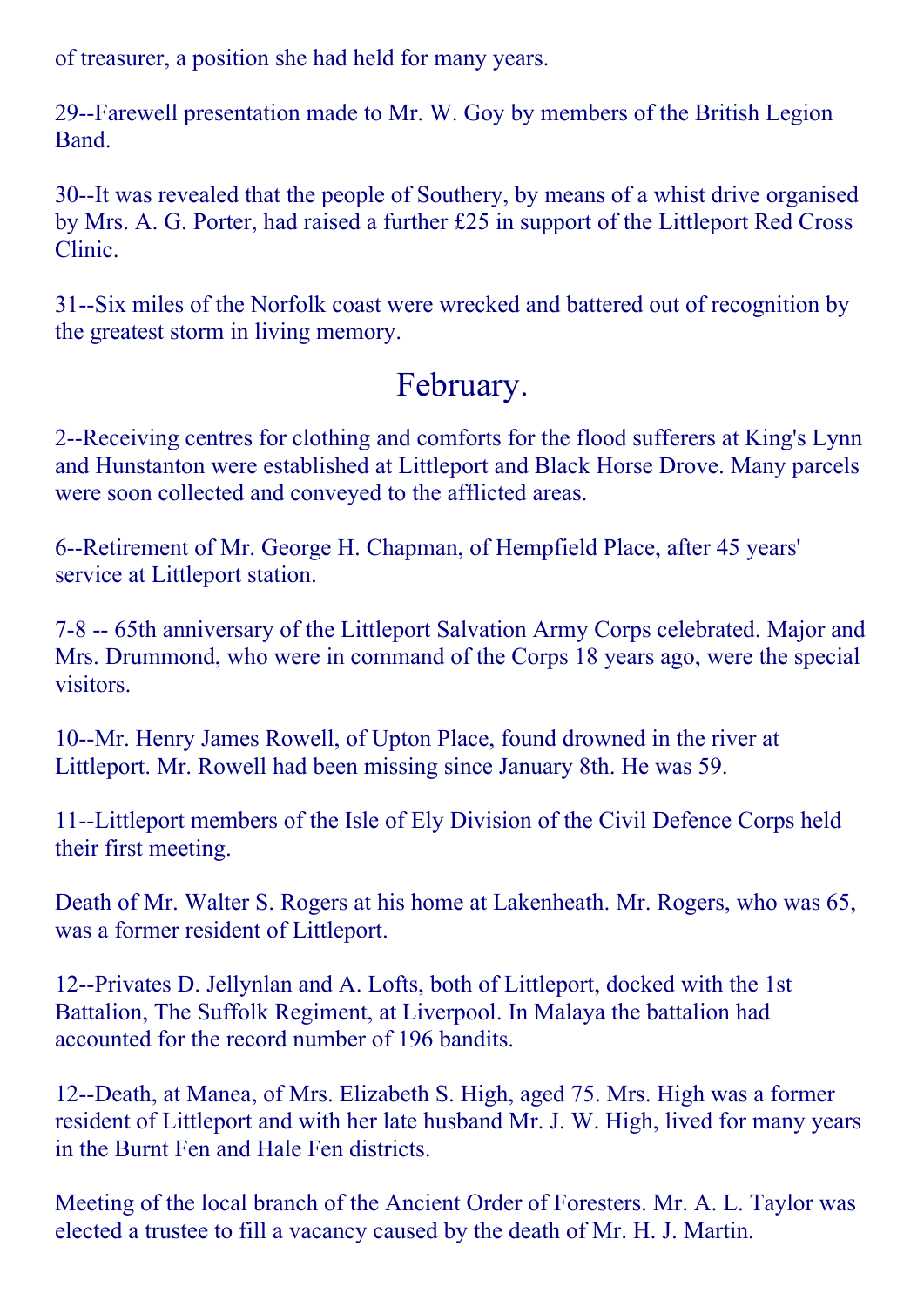13--Engagement announced between Mr. Keith Lofts, only son of Mr. & Mrs. H. Lofts, of 15, Ely Road, Littleport, and Miss Sheila Smith, only daughter of Mr. & Mrs. G. Smith, of 20, The Hythe, Littleport.

15--Members of the Boys' Brigade, the Girl Guides, and B.R.C.S. Cadets attended morning service at the Independent Chapel.

16--Annual Vestry and Parochial Church Council Meeting held at the Parish Hall. Referring to the toll the severe winter had taken of the older parishioners, the Vicar (Rev. Canon J. K. C. Payne), remarked that it was the heaviest in all his 14 years in Littleport.

18--Mr. & Mrs. Percy Smith, of 8, Victoria Street, celebrated their Golden Wedding.

19--Monthly meeting of Black Horse Drove Women's Institute. Three new members, Miss Velda Pettengell, Miss Janet Ewing and Miss Pauline Reynolds were welcomed.

20--A collection at the Junior Mixed and Infants' School realised  $£10/5/0$  for the National Flood Relief Fund.

22--Littleport Girl Guides and members of the Trefoil Guild attended a Thinking Day Service at Ely. Miss S. M. Martin (Divisional Commissioner) conducted.

25-Sales, organised by members of the Women's Fellowship in aid of the National Flood Disaster Fund, yielded £6/6/0.

28--The newly-formed Boys' Brigade bugle band made its first appearance in the streets of Littleport.

Marriage, at St. Mary's Church, Ely, of Miss Betty Prettyman, of Ely, and Mr. Peter Brightley, son of Mr. & Mrs. W. Brightley, of Friars Way, Littleport.

#### March .

1--Littleport Wheelers first time-trial of the season. E. Clarey recorded the fastest time.

3--Ely and District Table Tennis Championships. The junior singles was won by A. South, of Littleport.

7--Combined efforts by local organisations yielded over £55 for the National Flood Relief Fund.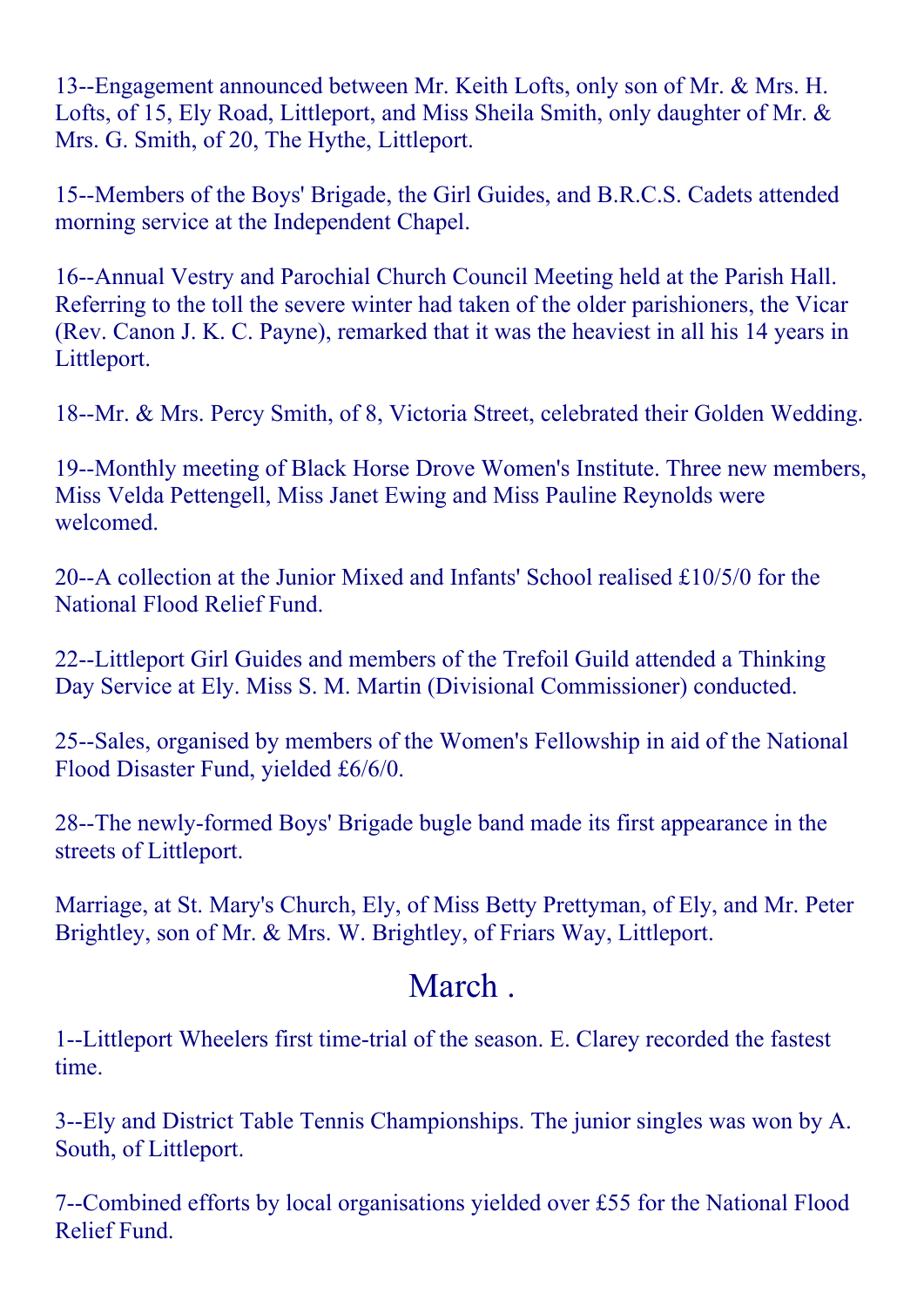St. John Ambulance Brigade Mr. F. G. Starling accepted office as president of the local division. He succeeded the late Ald. H. J. Martin.

11--Precepts for £1,950  $-$  £50 less than in the year just ending--were agreed for 1953/54 by Littleport Parish Council.

12--Littleport Women's Institute monthly meeting. It was decided to donate £10 to the National Flood Relief Fund.

Bazaar, held at Black Horse Drove, in aid of local Coronation funds, raised £46/10/0. It was opened by Mrs. G. P. T. Peacock of Littleport.

13--Engagement announced between Edwin, son of Mrs. A. Cox and the late Mr. Cox, of Littleport, and Hilda, daughter of Mr. & Mrs. F. Thompson, of Black Horse Drove.

A thief broke into the Regal Cinema and removed the safe containing money, stamps and cigarettes to the total value of £87/2/2. The emptied safe was later recovered by the C.I.D.

Jean Power, daughter of Mr. & Mrs. E. Power, of Black Horse Drove succeeded in passing the entrance examination to Ely High School.

14--Marriage of Corporal A. Scarff, of Little Ouse, and Miss B. Hudson, of Littleport.

Co-operative premises in Victoria Street burgled. About £400 was stolen.

15--Mothering Sunday Cradle roll service held at St. John's Methodist Church. Fourteen certificates were presented to mothers on behalf of their children.

Over 250 parents and children attended a special Mothering Sunday service at the Parish Church. The preacher was the Rev. G. Field, of Ely.

16--Special meeting held in the Globe Lane Mission Room to welcome Mr. E. H. Robbins, a member of the Colporteur Association, London. Mr. Robbins, at the invitation of the trustees of the Independent Chapel, had taken up residence in Littleport for the purpose Of spreading the Gospel by the sale of religious literature.

17--Combined Old Girl Guides' re-union and bring-and-buy sale held by the Littleport Trefoil Guild of the Girl Guides' Association. The sale was opened by Miss I. Rooke, the County Secretary of the Girl Guides.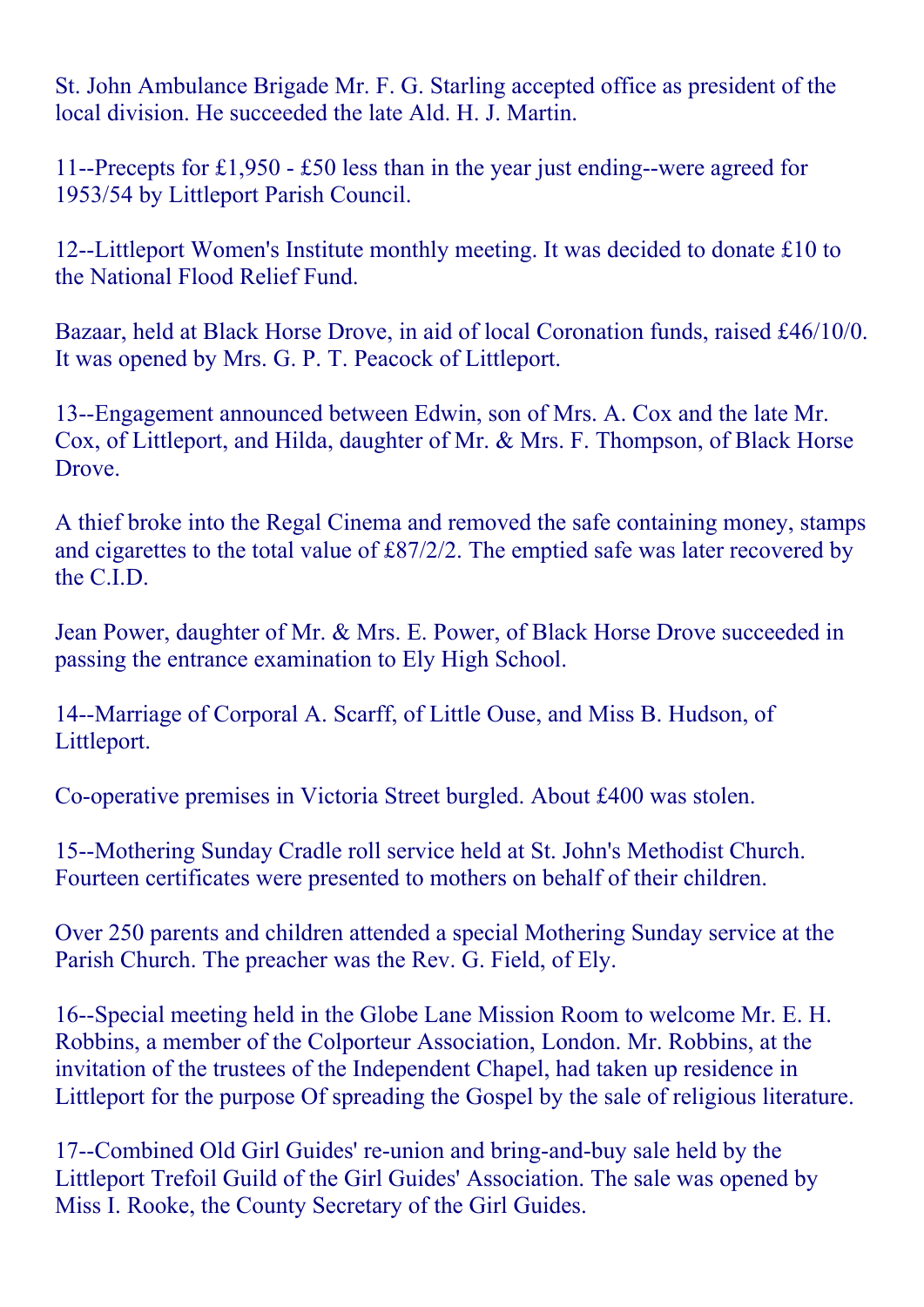18--Election to fill a casual vacancy on Ely Rural District Council caused by the death of Ald. H. J. Martin. Mrs, M. S. Martin, of the Willow Rows, was the successful candidate.

19--Women's Institute County Choirs Festival, held at Ely. Littleport Women's Institute Choir were the winners of Class III.

Trees, given by Littleport Parish Council and Mr. & Mrs. J.H. Martin, of the Willow Rows, were planted at Black Horse Drove to form a permanent momento of the **Coronation** 

21--Marriage, at Ely, between Miss Hilda Coleby, seventh daughter of the late Mr.  $\&$ Mrs. W. Coleby, of Mildenhall Road, Littleport, and Mr. George E. Hurrell, second son of Mr. & Mrs. A. Hurrell, of White House Road, Littleport.

22--Members of the newly-formed Littleport  $\&$  District Motor Cycle  $\&$  Light Car Club distinguished themselves against competitors from the Ely & District and West Norfolk Clubs in a standard machine trial held at the Old Bank. This was the local club's first venture in the competitive world.

26--Presentation by scholars of the Coronation School, Black Horse Drove, to Miss Barbara Jackson, the school cook. The presentation was to mark the occasion of her forthcoming marriage.

28--1st Littleport Company, The Boys' Brigade, won both trophies at the Wisbech  $\&$ District Boys' Brigade inter-company drill and physical training competitions,

Marriage, at Southery Parish Church, between Miss Mary Elizabeth Rowell, youngest daughter of the late Mr. & Mrs. H. Rowell, of Upton Place, Littleport, and Mr. Joseph Flack, only son of Mr. & Mrs. Harold Flack, of The Jolly Farmers Inn, Southery.

Cadets from Littleport won first and second prizes in the British Red Cross Society's annual county competitions for Cadets held at Cambridge.

## April.

1--Annual meeting of Littleport Swimming Club. A membership of over 160 was reported.

3--Children of Little Ouse School subscribed £3 to the Lord Mayor of London's Flood Relief Fund.

8--Geoffrey Edmund Denny, of King's Lynn, an ex-policeman, was sentenced at Ely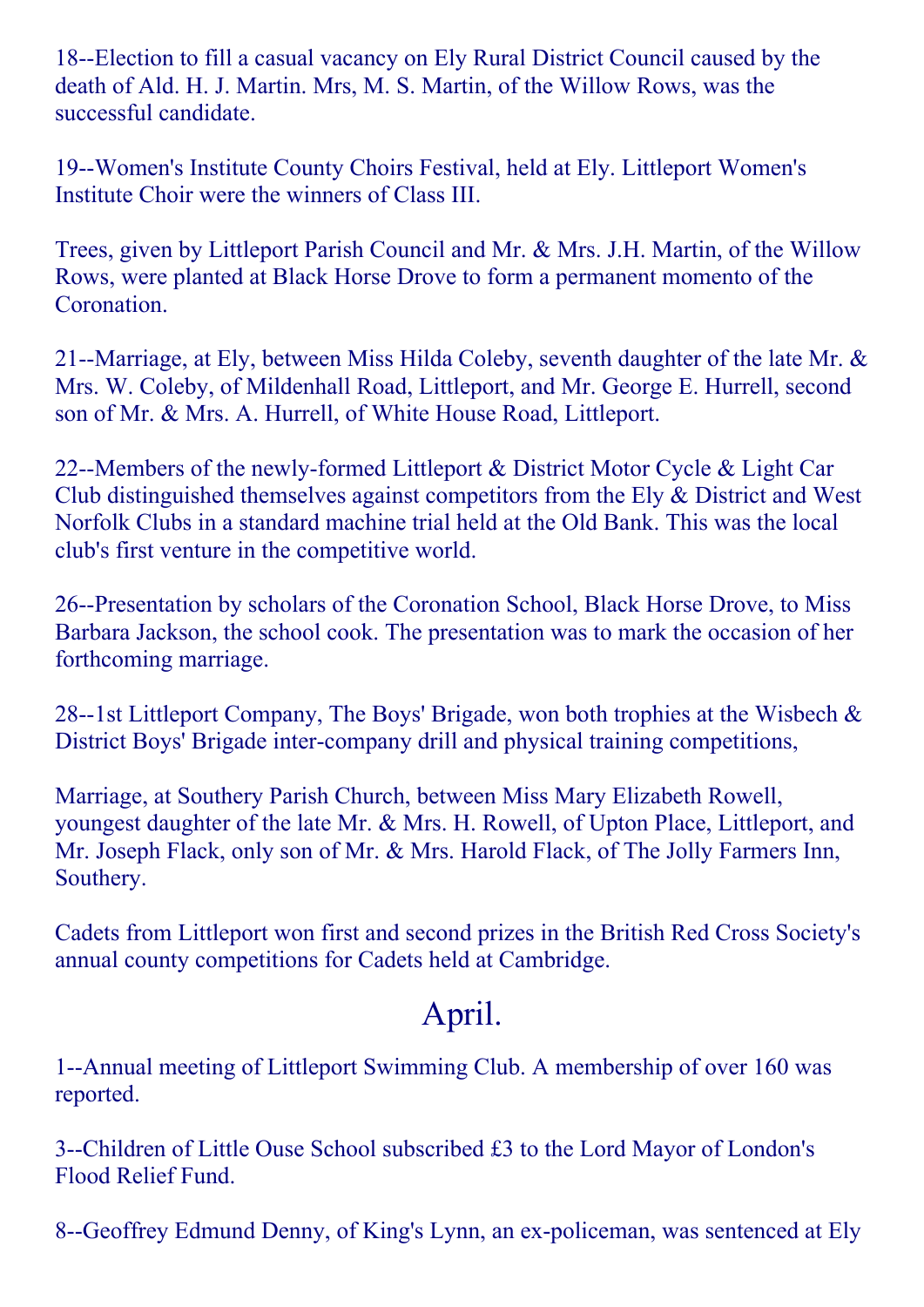to three months' imprisonment for breaking and entering the Empress Cinema, Chatteris, and the Regal Cinema, Littleport, and stealing money and goods to the total value of £172/9/3 1/2.

Mrs. J. Lawson, of Ely, wife of the Precentor of the Cathedral, was the speaker at a meeting of the Parish Church Young Wives Group.

11--A passenger train from King's Lynn smashed through the Sandhill crossing gates. There were no casualties.

14--Littleport Women's Institute " members' night." Mrs. J. Gilbert was presented with a W.I. spoon, the first to be awarded at Littleport,

15--Winning cairn At the King's Lynn & District Kennel Society's open show, Mr. Jack Johnson, of 38, High Street, won the Overy Cup: and two second prizes with his cairn terrier, Clive Green Topper.

16--Monthly meeting of Black Horse Drove Women's Institute. Members of the Littleport Women's Fellowship were the visitors.

18--Marriage, at St. Mary's Church, Ely, of Marine Reginald Laws, son of Mr. & Mrs. R. Laws, of School House, Wisbech Rd., Littleport, and Miss Florence Stebbeds, of Ely.

Street collections in Littleport in aid of the Royal National Lifeboat Institution yielded £17/13/2. The collections were organised by the Women's Fellowship.

Marriage, at Ely, between Miss Janet Elizabeth Sharpe, only daughter of Mr. & Mrs. S. Sharpe, of Camel Road, Littleport, and Mr. Ellis B. Cooper, of Grunty Fen, Witchford.

19--Father G. Kemp, Chief Missioner, from West Kirby, Cheshire, preached at the Parish Church. He spoke of the forthcoming mission to be held at Littleport in October.

20--End of a ten-day Mission held by a revival team of three Cliff College Evangelists at Victoria Street Methodist Church.

22--Black Horse Drove Youth Club succeeded in winning the final of the county youth darts championship held at March.

24--Annual meeting of the Littleport  $&$  Prickwillow Nursing Association. Miss M. A. Peake (secretary) referred to the regrettable illness of Nurse Page, which had compelled her to retire from active nursing, and expressed thanks and appreciation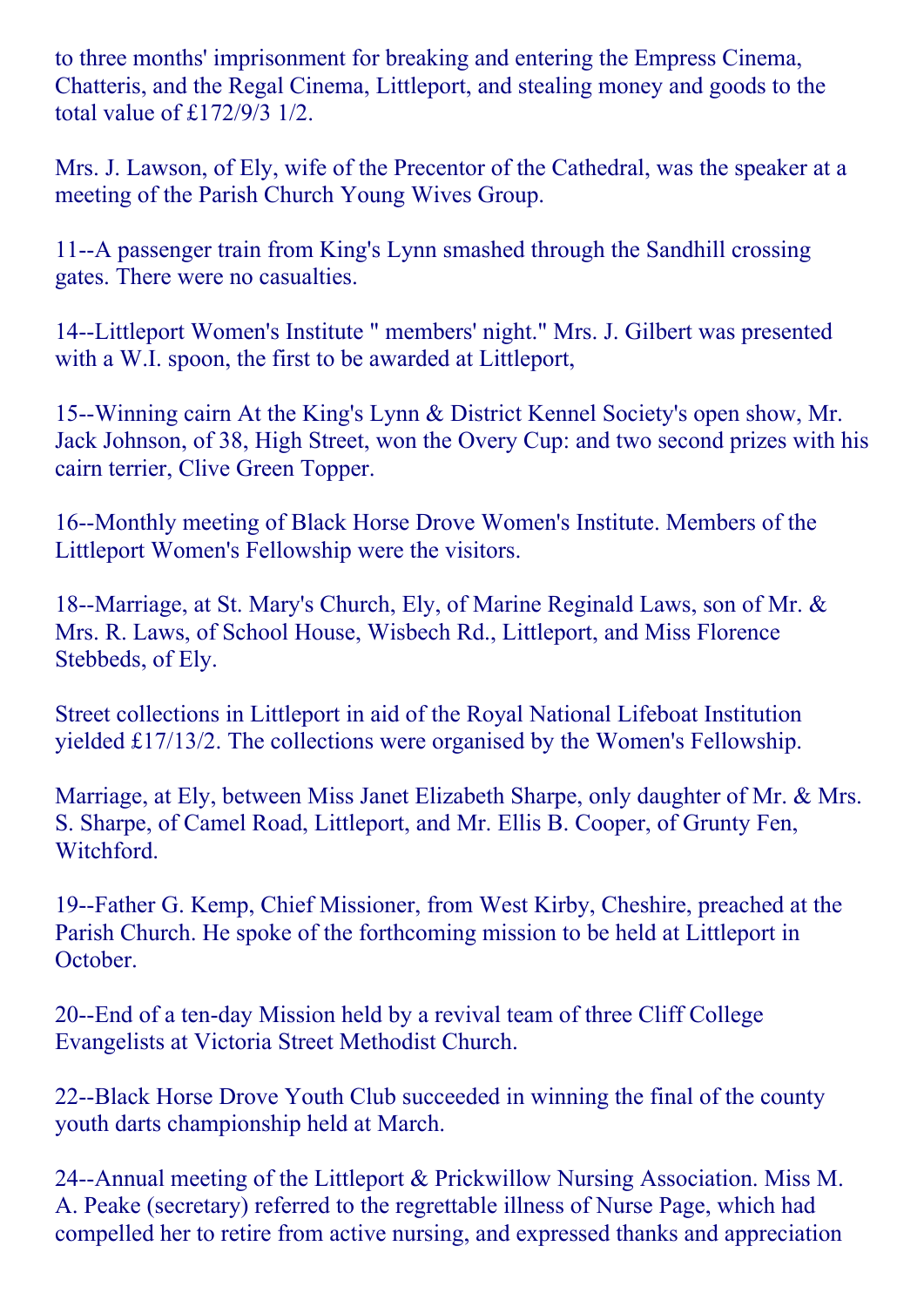on behalf of the association for her long service to the village.

A tribute to the fine quality of the bells of the Parish Church was expressed in a letter received by the Vicar (Rev. Canon J. K. C. Payne). It was from the Captain of the St. Luke's Chelsea Society of Ringers after the Society had visited the Church and had rung a peal.

Engagement announced between Mr, Cyril Turner, of Fordham, and Miss Jean Gray, only child of Mr. & Mrs. Gray, of Wisbech Road, Littleport.

At a motorcycle grass track meeting, held at Newmarket, the Newmarket & District Club race was won by Ted Power, of Littleport.

25--A collection taken in Littleport on behalf of the Cancer Research. Campaign amounted to £36/4/0. The organiser was Mrs.W.J, Gill.

26--Cycling- Littleport Wheelers' 30-mile time trial Result : 1 E. Clarey, 2 D. Palmer, 3 M. Chilvers.

29--A lorry driven by Mr. Ronald Easy, of Friars Place, collided with a tree outside the Eastern Counties` garage at Ely. Severe damage was done to the vehicle which caught fire. Mr. Easy suffered shock and a cut forehead.

Meeting of the Isle of Ely Highways Committee. It was reported that under a revision of the Flood Protection Scheme a new bridge would not be required on the trunk road at Littleport, only a deepening of the waterway under the existing bridge.

### May.

1--Annual inspection, display and prize giving of the 1st Littleport Coy The Boys' Brigade. Captain W. Marsh, U.S.A.F., was the inspecting officer and Mrs. Marsh presented the prizes.

2--Black Horse Drove children toured the village singing old English folk songs in observation of May Day.

3--A scramble, organised by the Ely  $&$  District Motor Cycle Club, and held at the Old Bank, Littleport, attracted 3,000 spectators. W. E. Power, a local rider, gained two thirds in the finals.

" Mothers' Day " observed by the local Salvation Army Corps. Mrs. Captain Saltwell, of Chatteris, a former Littleport officer, conducted the meetings.

Special anniversary services held at St. John's Methodist Church. The preacher was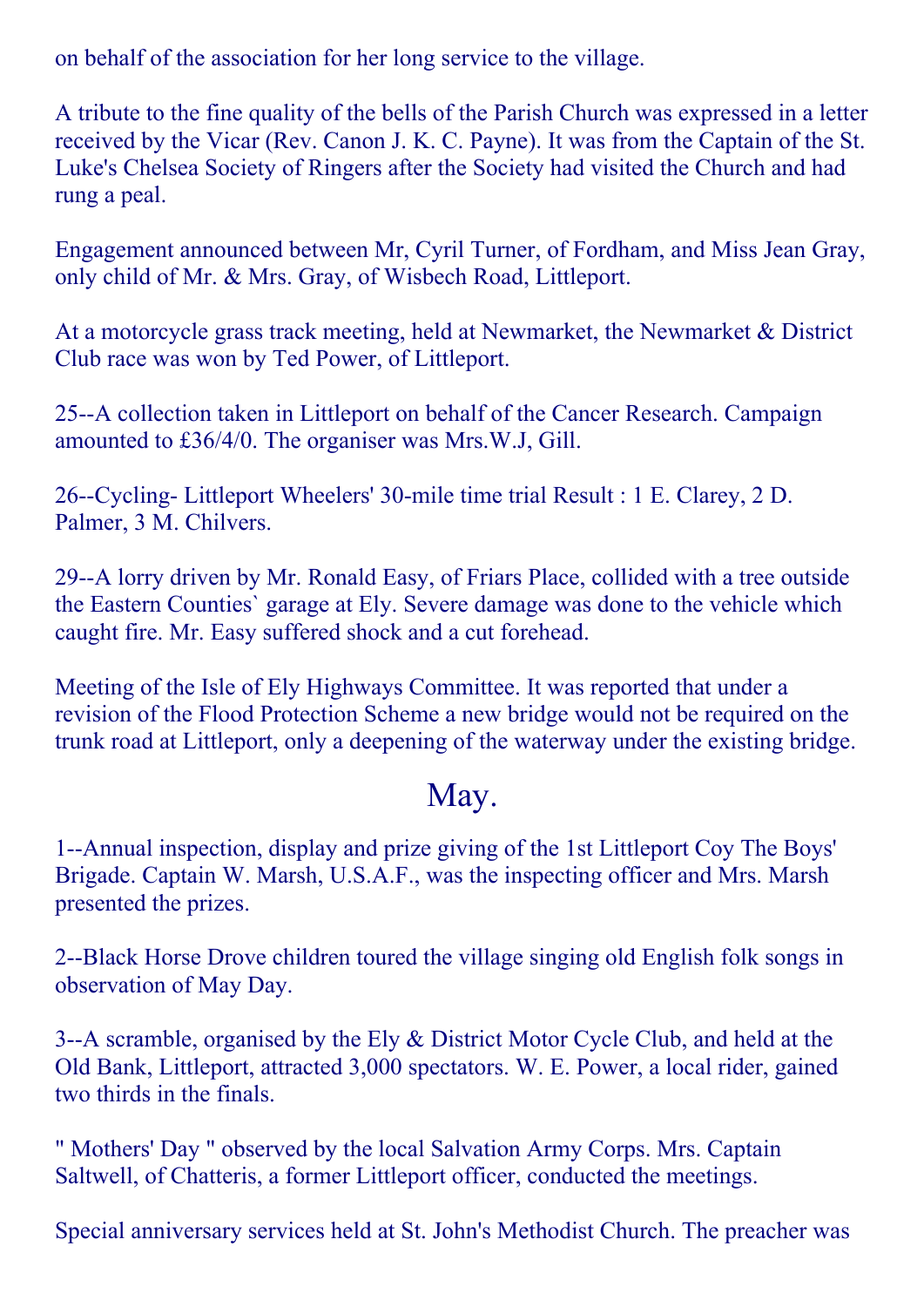the Rev. John Hood, from Wesley House, Cambridge.

First day of a water shortage in the Littleport area. The shortage was caused by the closing of a borehole in which traces of crude oil were found.

6--A Whist Drive, held at the Grange, realised £29/8/2 for the Cancer Relief Fund.

7--British Red Cross flag day Total collections in Littleport amounted to £53/14/8.

9--Valerie Stevens, a pupil of the Coronation School, Black Horse Drove succeeded in passing the entrance examination to Perse School Cambridge. Valerie is the only daughter of Mr. & Mrs. L. Stevens of Black Horse Drove.

A sale by auction of a varied collection of goods donated by local residents realised £145 for Littleport's Coronation fund.

Marriage, at Paignton, Devon, of Mr. W. H. Thulborn, of Littleport, and Miss S. M. Seymour, of Paignton.

Ann Browning and Bryan Bishop, both of Littleport, gained trophy and certificate awards at the Isle of Ely Music Festival, held at March.

10--Littleport bade farewell to Senior Captains Hewlett and Childs who for the past eighteen months had been in charge of the local Salvation Army Corps.

Cycling--D. Palmer won the Littleport Wheelers' 10-mile time trial.

11--Police-Sergt. J. S. Vail awarded the Police Long Service and Good Conduct Medal.

12--Women's Institute monthly meeting. Miss M. Davy gave a demonstration on canework.

15-- Major Winifred Hughes and Lieut. Daphne Brown, the new Salvation Army commanding officers, received a warm welcome at a special Army meeting.

16--A Flag day, organised by members of the Women's Fellowship in aid of the Isle of Ely Society for the Blind, raised the sum of £35/13/0.

20--Annual meeting of Parish Council. It was revealed that  $\text{\pounds}326/3/4$  had been collected in Littleport for the Flood Disaster Fund in addition to £250 raised in the town by the N.F.U.

22--Two scholars of Black Horse Drove Methodist Sunday School, Patricia Gaul and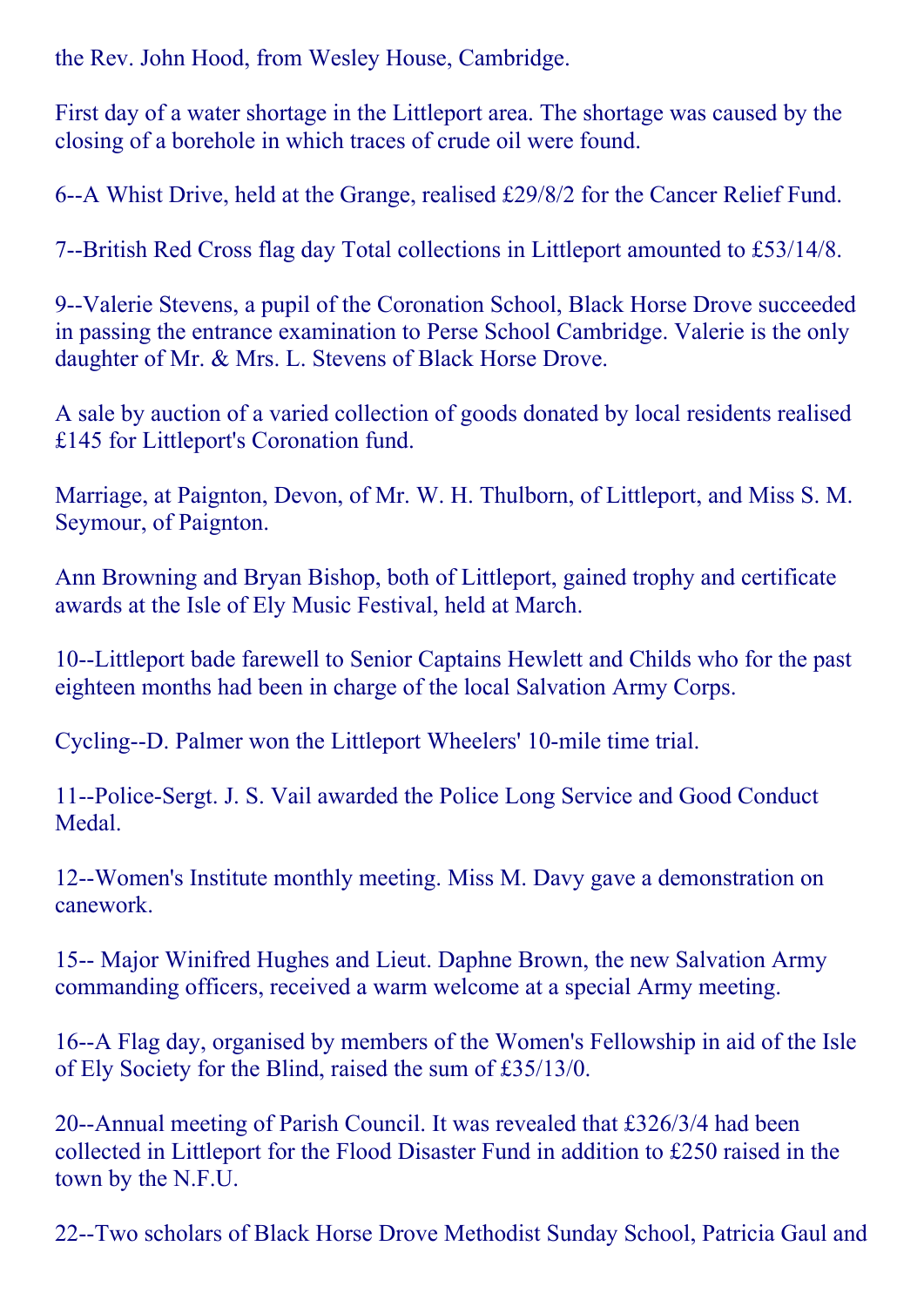John Reynolds, gained Honours Certificates at the Methodist Youth Department Scripture Examinations.

23--The sum of  $£15/12/1$  was collected at the Regal Cinema in aid of the King George VI. National Memorial Fund.

24--Coronation souvenir hymn and prayer books presented to Sunday school children at the Parish Church.

27--Nine candidates were confirmed by Bishop Walsh at the Parish Church.

29--Cadet Margaret Atkinson, of the 1st Littleport Company, Girl Guides, selected with four other guides from the County, to attend the Coronation in London.

30--Methodist Circuit Local Preachers' quarterly meeting held at Black Horse Drove Methodist Church. The guest speaker was the Rev. Gordon Poole.

Ouse Amateur Sailing Club Coronation Regatta, held at King's Lynn. The brothers I. & M. Sallis, in "Dinah," succeeded in winning the important race for the Queen's Plate.

#### June.

2--Coronation of H.M. Queen Elizabeth II, Persistent rain was responsible for the postponement of part of the Coronation festivities at Black Horse Drove.

3 Presentation by the Littleport Detachment of the British Red Cross Society to their treasurer, Mr. C. W. Flunder, who was shortly to leave the district.

5 School children from Black Horse Drove and Little Ouse toured the Coronation route in London.

Annual open day at Littleport County Primary School.

6-Retirement of Mr. C. W. Flunder after twenty years as manager of Barclays Bank, Littleport. His successor was Mr. E. H. Goodwin, from Downham Market.

7--Black Horse Drove Methodist Sunday School anniversary, collection of over £13 was a record.

10--British Legion Club annual smoking concert and prize giving. A special feature was a presentation made to Mr. C. W. Flunder, the retiring president.

11--Sailing-At the Peterborough Yacht Club Coronation Regatta, the brothers I.  $&$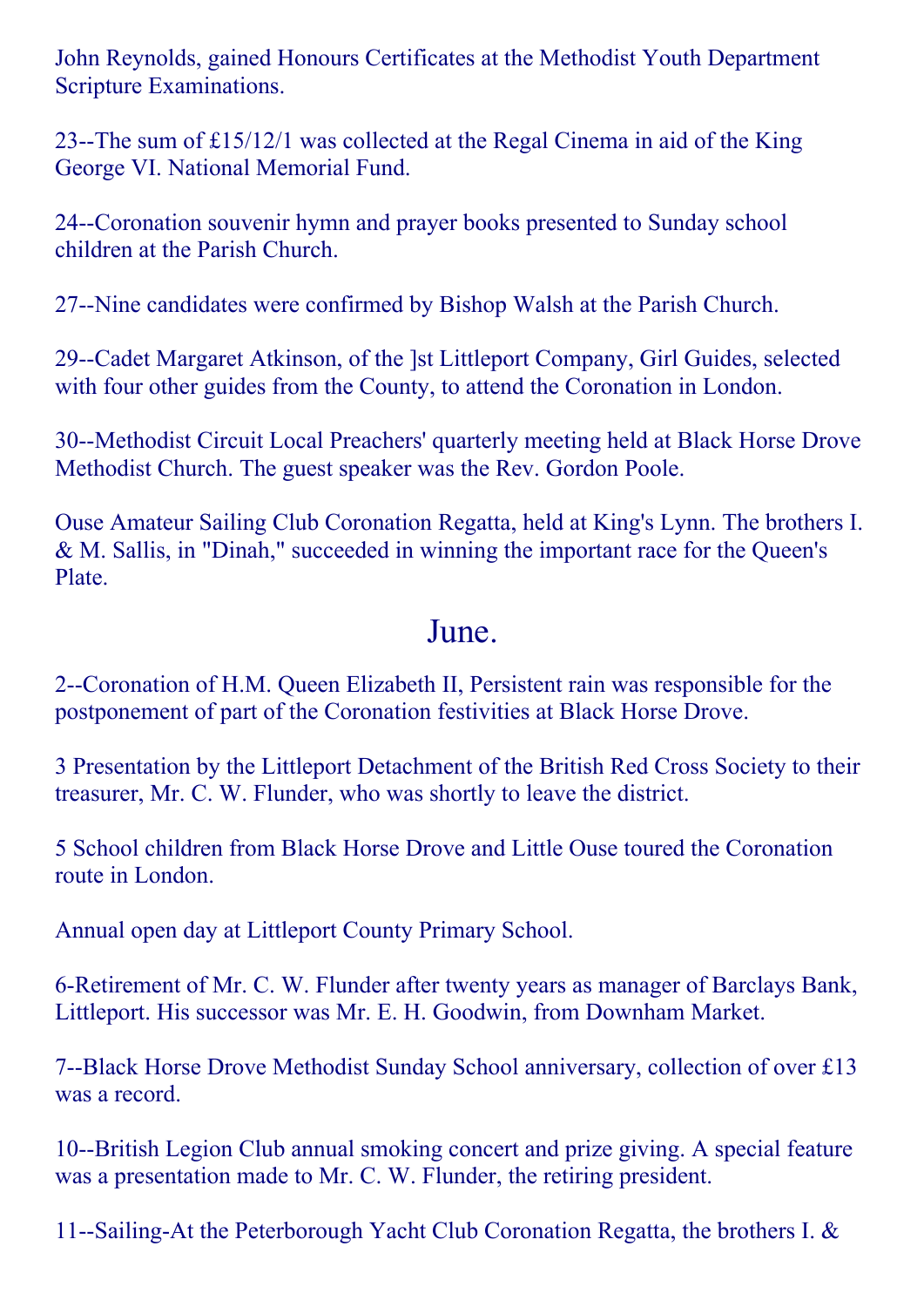M. Sallis, of Littleport, won the Mitchel and Anderson Cups.

12--Members of Black Horse Drove Women's Institute presented a cake to their oldest member, Mrs. R. Reynolds. It was to mark her 80th birthday.

16--Mr. T. W. Simper, of 23, High Street, was elected a member of the Institute of Plumbers, This followed his success in February when he gained his Master's Certificate of Registration, awarded by the Worshipful Company of Plumbers, London.

18--Mrs. M. S. Martin, representing the Black Horse Drove Women's Institute at the National Federation of Women's Institutes annual meeting in London, supported a resolution urging Women's Institutes to encourage parents and guardians to allow children to remain at school until the maximum leaving age.

19--Monthly meeting of the Women's Institute. The visitors, members of the Prickwillow W.I. provided the evening's entertainment,

Members of the Littleport branch of the Ancient Order of Foresters met at the Town Hall to discuss the best means of using a surplus of £1,300 in the funds. It was agreed that the bulk of the surplus be used for grants to those members whose individual needs warranted assistance.

20--Isle of Ely Fire Service competitions held at Littleport. Leading Fireman Horsley, of the Littleport station, succeeded in winning the one-man hydrant drill competition.

The Bishop of Ely, Dr. H. E. Wynn, performed the opening ceremony at a garden fete, held at the Grange Convalescent Home.

20--Hunts. Annual show. Horses and Friesian cattle belonging to Messer's F. G. Starling Ltd. and Messrs. Martin Bros. respectively, were prominent prize-winners.

21--Salvation Army young people's anniversary celebrated. Brigadier W. Williams, the District Commissioner, and Mrs. Williams, from Norwich, were the special visitors.

23--Installation, at Ely Cathedral, of the Rev. J. K. Cecil Payoe as an honorary Canon of the Cathedral.

21--Thirty-one members of the local Women's Conservative Association enjoyed an outing to Walsingham and the East coast.

25-Fifth birthday of Black Horse Drove Women's Institute celebrated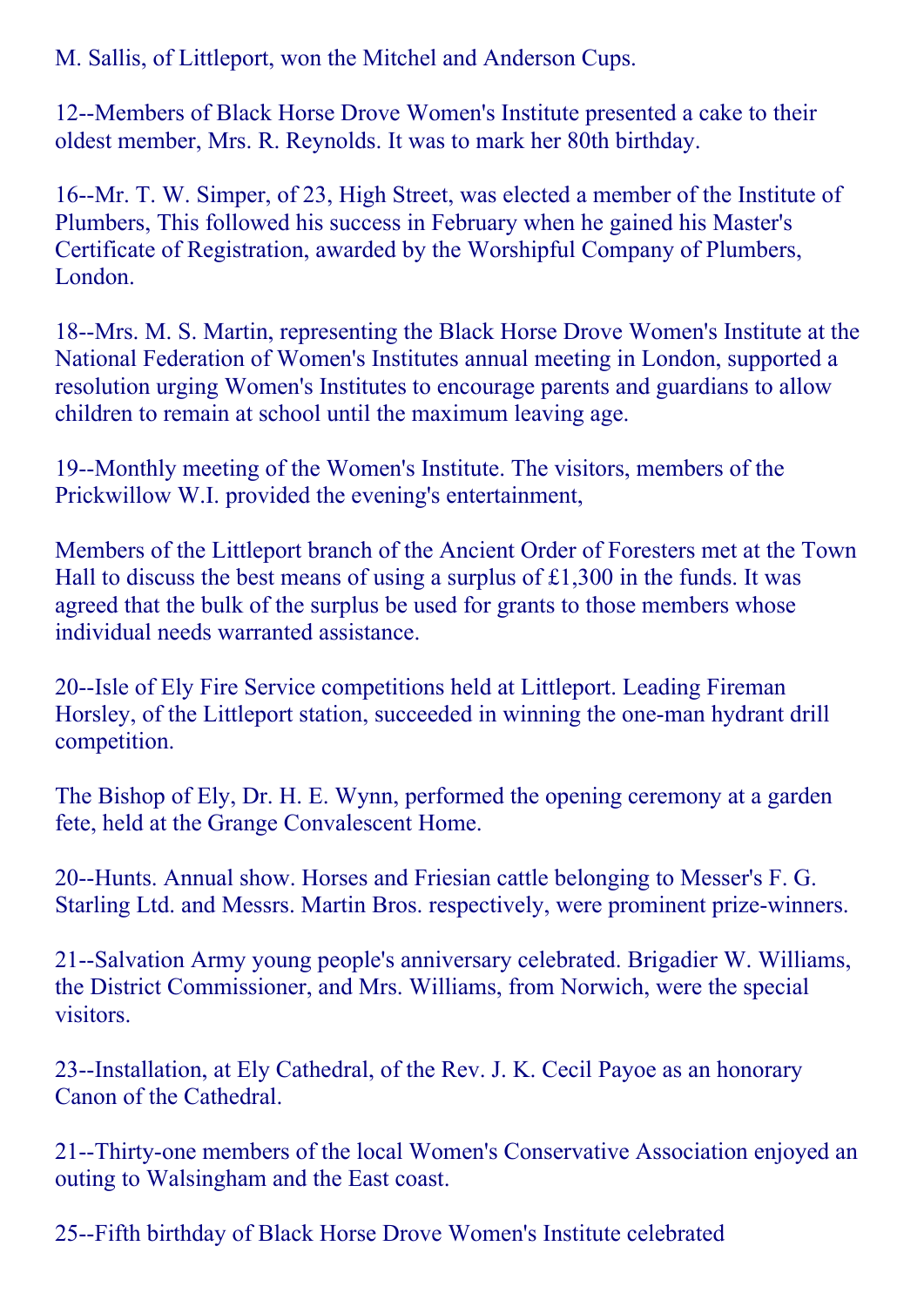26--Chief Petty Officer Harry C. Fletcher, second son of Mr. and the late Mrs. A. Fletcher, of The Holmes, Littleport, was awarded the British Empire Medal(Military Division).

Engagement announced between Mr. Petel- Lawrence Purdy (The Essex Regiment), only son of Mr, & Mrs. Lawrence Purdy, of Linton, Cambs, (formerly of Littleport), and Miss E. M. Catlin of Girton, Cambs.

27--Annual garden fete, in aid of Community Centre funds, held in the gardens of the Willow Rows, Black Horse Drove. The receipts were nearly £60.

Whittlesey Agricultural Societies first annual show. The champion Shire horse in the show was Mr. F. G. Starling's "Kingsman,"

Marriage, at Ely, between Mr. Charles V. Middleton, eldest son of Mr, & Mrs. C. K. Middleton, of Millpit Furlong, Littleport, and Miss Nora Moden of Haddenham.

#### July.

1--Littleport County Primary School Scholarship winners. Girls:-- Barbara Cole, Mary Firby, Ann Fendick, Barbara Register, Jean Firby, Mary Rudderkam, Christine Butcher, Adrienne Neilson. Boys :--Bernard Burling, David Feltell, Michael Levett, Michael Lister, John Starling, John Thorpe, Terence Simper, Edwin Whitehouse. A. W. Register (Little Ouse).

2--Mr Johnson, of High Street, gained second and third prizes with his cairn terrier at the Norfolk & Norwich Canine Society's open show.

3--Mr. & Mrs. Gipp, of Black Horse Drove, qualified at Butlin's Holiday Camp, Skegness, for the district finals of the national amateur Butlin valeta competition.

Children of the Littleport and Little Ouse schools saw the Coronation film "Elizabeth is Queen" at the Regal Cinema.

4--Salvation Army garden fete opened by Mrs. W. J. Gill. About £40 was raised for Corps funds.

5--Cycling--Littleport Wheelers' ladies' 10-mile time-trial. Poppy Easy recorded the fastest time.

Angling--Hunt Cup --Prize-winners : 1 M. Handley, 2 J. Chapman, 3 C. Middleton.

6--Mrs, Newman, a former teacher at Littleport girls' school, home on holiday from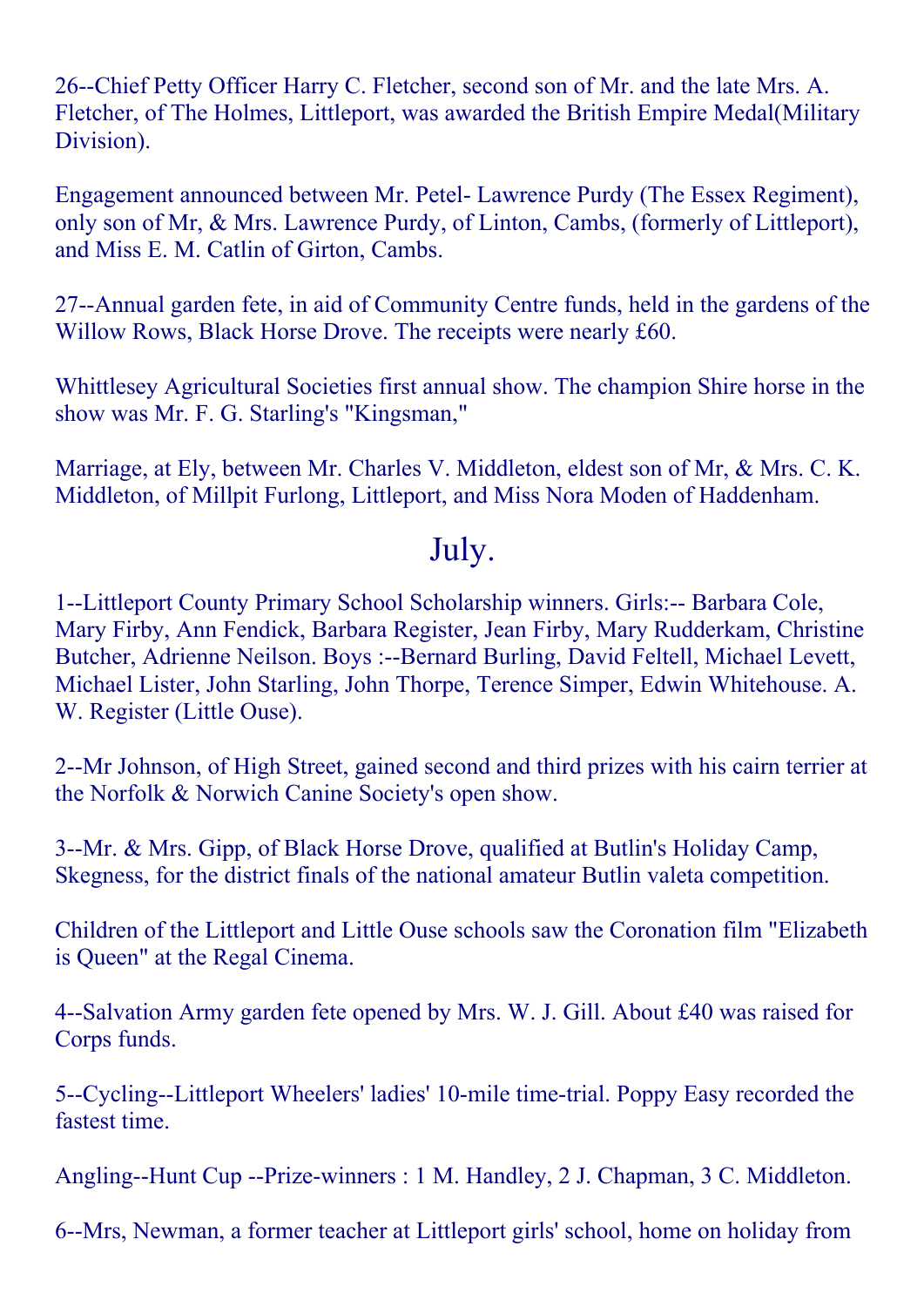Australia, gave a talk on life in that country at a meeting of the Mothers' Union.

10--Maureen Curtis, a pupil of Littleport Junior School, gained a third prize in an essay competition held in connection with the Isle of Ely safety-first movement.

Annual sale of work in aid of St. James' Church, Burnt Fen. It was opened by Mrs. T. B. Gordon, of Littleport.

A swimming gala, held in connection with Littleport's Coronation Week, provided good entertainment by the local club and visiting swimmers from the Granta Club, Cambridge.

11--Mr. Gillie Pottel, famous B.B.C. entertainer, opened the Parish Church garden fete.

Death, at Cambridge, of Mrs. Matilda Fitch, widow of the late Mr. Frederick Fitch, formerly of Littleport.

14--Mr. G. Hills, of Camel Road, discovered a flint arrowhead while working in a beet field.

County Primary School annual sports. Champions were Mary Firby and John Starling. Best boy and girl under nine, Janet Barker and Clive Taylor.

Monthly meeting of Women's Institute. The highlight was a programme given by the Ely Male Voice Choir.

15--Children's fishing match at Littleport attracted 35 competitors.

16--Cricket--Littleport defeated Soham Town in the final of the Cyril Smith Memorial Cup.

18--Music Successes.-- At a recent examination held at Cambridge in connection with the Associated Board of the Royal Schools of Music, the following candidates were successful: Theory of Music, Grade 2-David Betts; Grade 3-Gloria Missen and Dawn Murfitt; Grade 4--Hazel Scott. Pianoforte, Grade 1--. Mary Rutcher (merit) and Ann Clift; Grade 2--Dawn Murfitt (merit) and Gloria Missen. They were pupils of Miss W. B. Russell.

19--Littleport Wheelers' 30-mile time-trial. E. Clarey won the event, Peter Baumber taking the handicap award.

Ely Motor Cycle Club scramble held on the Old Bank course. 5,000 people attended.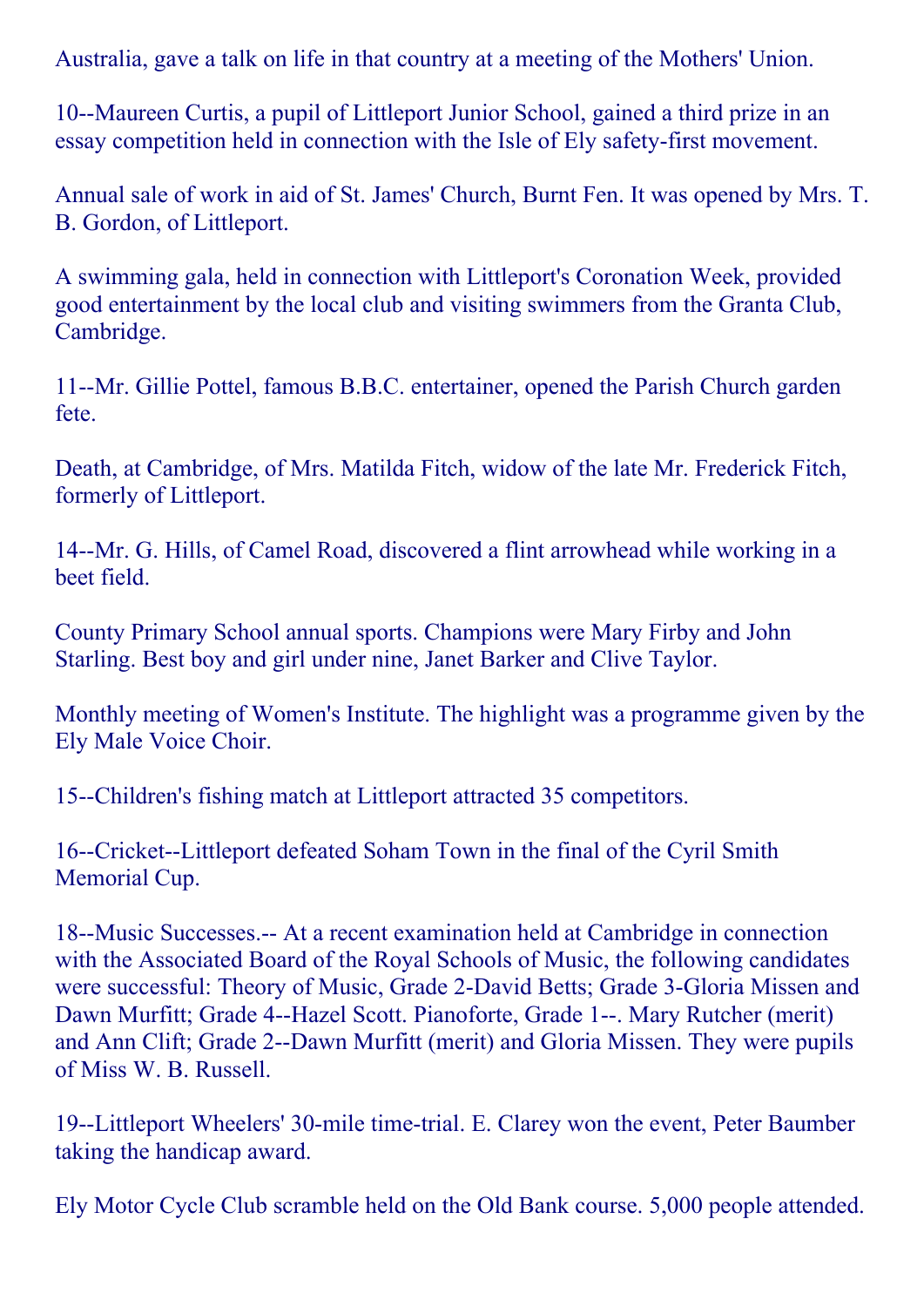23--Coronation sports held at Little Ouse.

25--Littleport Horticultural and Foal Show Society's annual show. The sports programme, organised by the local cycle club, proved to be one of the best ever seen in Littleport. The main cycling event for the 100-guinea challenge cup was won by Maurice Ward (Polytechnic C.C.), the British 10-mile track champion.

26--Annual Church parade. The challenge cup for the best decorated vehicle was won by the British Legion Band.

27--Mr. C. R. Browning (Headmaster Littleport Secondary School) and a party of six boys embarked at Littleport for a fortnight's canoeing holiday " up the river."

28--Littleport Swimming Club's annual gala.

29--Death, at Addenbrooke's hospital, Cambridge, following a fall from a chair, of Mrs. Ellen Taylor, aged 84, of Saffron Close, Littleport. A verdict of accidental death was recorded at the inquest.

Sixteen-year-old Miss Valerie Norman, of Millfield, Littleport, wearing a swimsuit, came second in the second heat of the Hunstanton Ideal Holiday Girl contest at the Blue Lagoon swimming pool, Hunstanton .

Show successes.--three first prizes were gained by Rian Tingay, of Littleport, in the rabbit section of the Sandringham show.

### August.

3--Littleport Girl Guides, together with Ely Guides, formed a guard of honour for H.M. Queen Elizabeth, the Queen Mother, and H.R.H. Princess Margaret, preparatory to their flying to London From Sandringham. This honour was conferred upon the Guides during their seven-day camp at Wolferton under the supervision of Miss Davy and Miss Gill.

A tug-of-war team, all members of a Littleport family, and styling themselves the "Littleport Tigers," won a challenge shield at Needingworth, Hunts., for the second consecutive year. The team comprised A. Batch, B. Taylor, E. Taylor, R. Taylor, H. Clanfield and T. Sallis.

11--Monthly meeting of Women's Institute. A demonstration on "Care of the skin and make-up " was given by Mrs, Walter Sparrow.

15--Thirty-two members of the Boys' Brigade left Littleport for a week's holiday at Cleethorpes, Lincolnshire.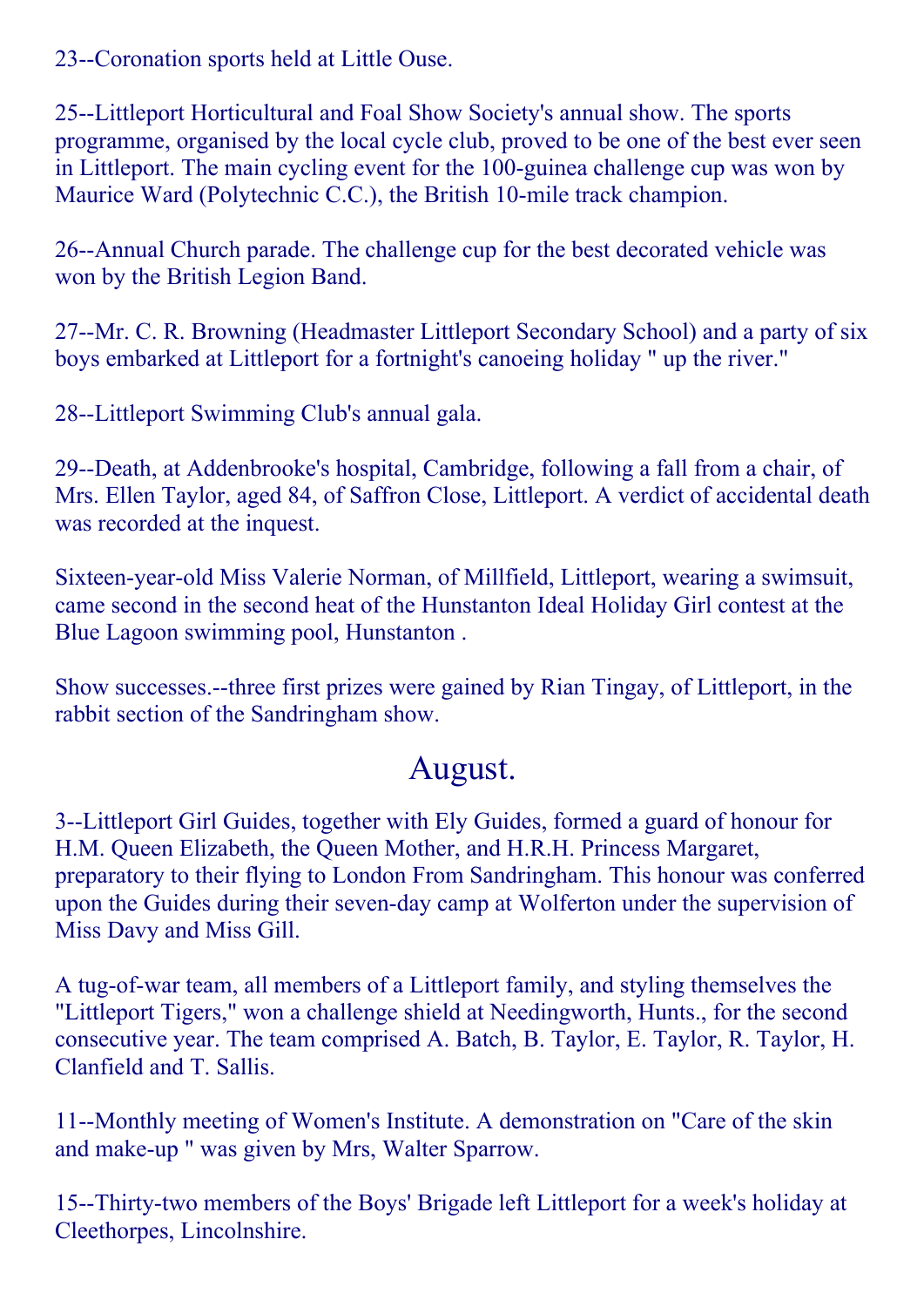17--Members of the Boys' Brigade, on holiday at Cleethorpes, visited Grimsby Town Football Club's training quarters. It was arranged by Capt. Quigley, an old Grimsby player.

24--Death of Mr. Jubal Whetstone, a native of Littleport. Mr. Whetstone, who was 56, took up residence in Ely in 1938.

25-Swimming-Inter-club competition between young members of the Littleport and Cambridge clubs, held at Cambridge. Littleport were defeated.

28--Heavy rain marred British Legion Band Garden fete. A curtailed effort, held in the Constitutional Hall, yielded £49 for Band funds.

29--A motor-cycle, driven by Mr. Gordon Chase, of Ely Road, crashed into the crossing gates at Chettisham. Mr. Chase was severely injured. His pillion passenger, Mr. Gordon Butcher, of Hempfield Place, escaped with minor injuries.

30--Cycling--P. Baumber, a member of the Littleport Wheelers, finished third in the Ely City Road Clubs 100-mile time trial.

## September.

5--Little Ouse and Brandon Bank Women's Iinstitute garden fete held in the grounds of Plantation House. The financial result was £96/14/4.

6--Littleport Wheelers' " Old Crocks " 6-mile time-trial. Result: 1 H. Willett, 2 A. Bowles, 3 P. Easy.

7--Meeting of Littleport Town Land's Charity, Reference was made to the recent death of Mr. E. Storey, who had served as a trustee of the Charity for 21 years.

8--Rev. Gordon Poole conducted the Women's Institute harvest thanks-giving meeting.

9--Meeting of the Parish Council. It was revealed that the Ministry of Housing and Local Government had refused to grant a loan of £7,500 towards the establishment of Littleport's proposed swimming pool.

11--A recent collection for St. Dunstan's, organised by Mrs. J. K. C. Payne, yielded £24/3/9.

Death, at Welney, of Mr. Jacob (Jakey) Laws, a former well known resident of Littleport. He was aged 50.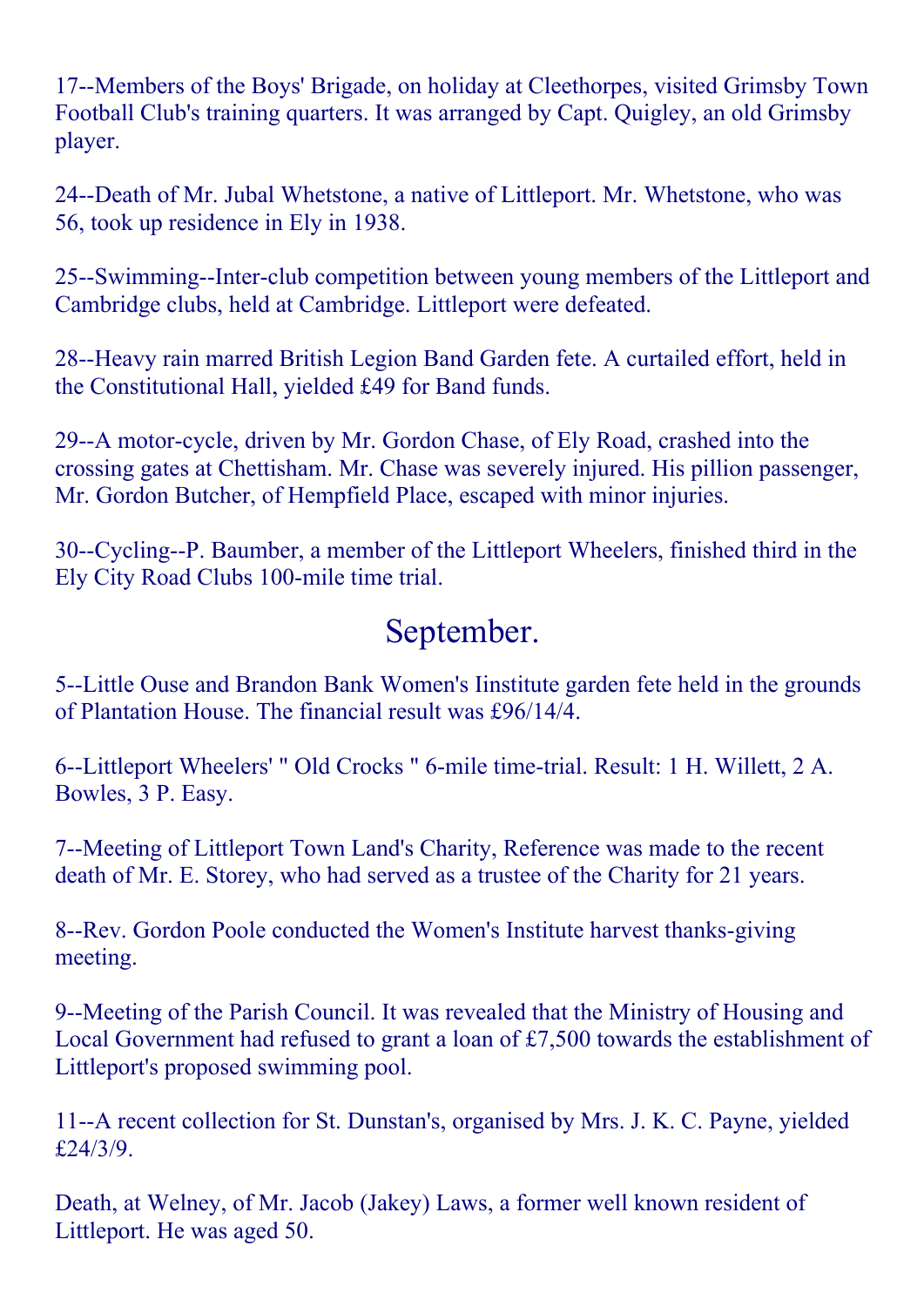12--Football ---Littleport defeated Swavesey by three goals to nil in their first Cambs. League match of the season.

Bowls--Final of the H. J. Brown Challenge Trophy played at Newmarket. H, Pettitt and B. Wilson, both of Littleport, were beaten by a Cambridge City pair.

Death, at Tower Hospital, Ely, of Mr. William Place, formerly of Millpit Furlong, Littleport. He was 92.

13--Black Horse Drove Methodist Church harvest thanksgiving services. The preacher was the Rev. John Lawson, circuit minister.

Harvest thanksgiving services celebrated at Victoria Street Methodist church.

Children of the Independent Chapel Sunday School and Cradle Roll were presented with Coronation New Testaments.

Ely & District Motor Cycle Club held their last scramble of the season at Littleport. Ted Power, a local rider, was in good form and gained one second and one third place.

16--Women's Fellowship harvest thanksgiving meeting.

18--A collection at Little Ouse School in aid of Dr. Barnardo's Homes amounted to £3/9/4.

19--" Brownie Revels " was the title of an event, held at Highfield, when brownie packs from Ely, Chatteris, Doddington, Wisbech, Outwell, Upwell, March, Wimblington and Littleport, met together for a grand party and picnic tea.

20--Major W. Hughes led senior harvest thanksgiving services at the Salvation Army Hall.

20--Harvest thanksgiving services celebrated at St. John's Methodist Church. The preacher at the morning service was the Rev. W. H. Middleton, of Sutton.

23--The Boys' Brigade band paraded the streets of Littleport. Ten recruits were enrolled.

Final meeting of the Coronation committee. It was revealed that after all expenses had been settled there remained a balance of £258/19/3. It had been previously agreed that any surplus should go towards the purchase of a Coronation memorial **bandstand**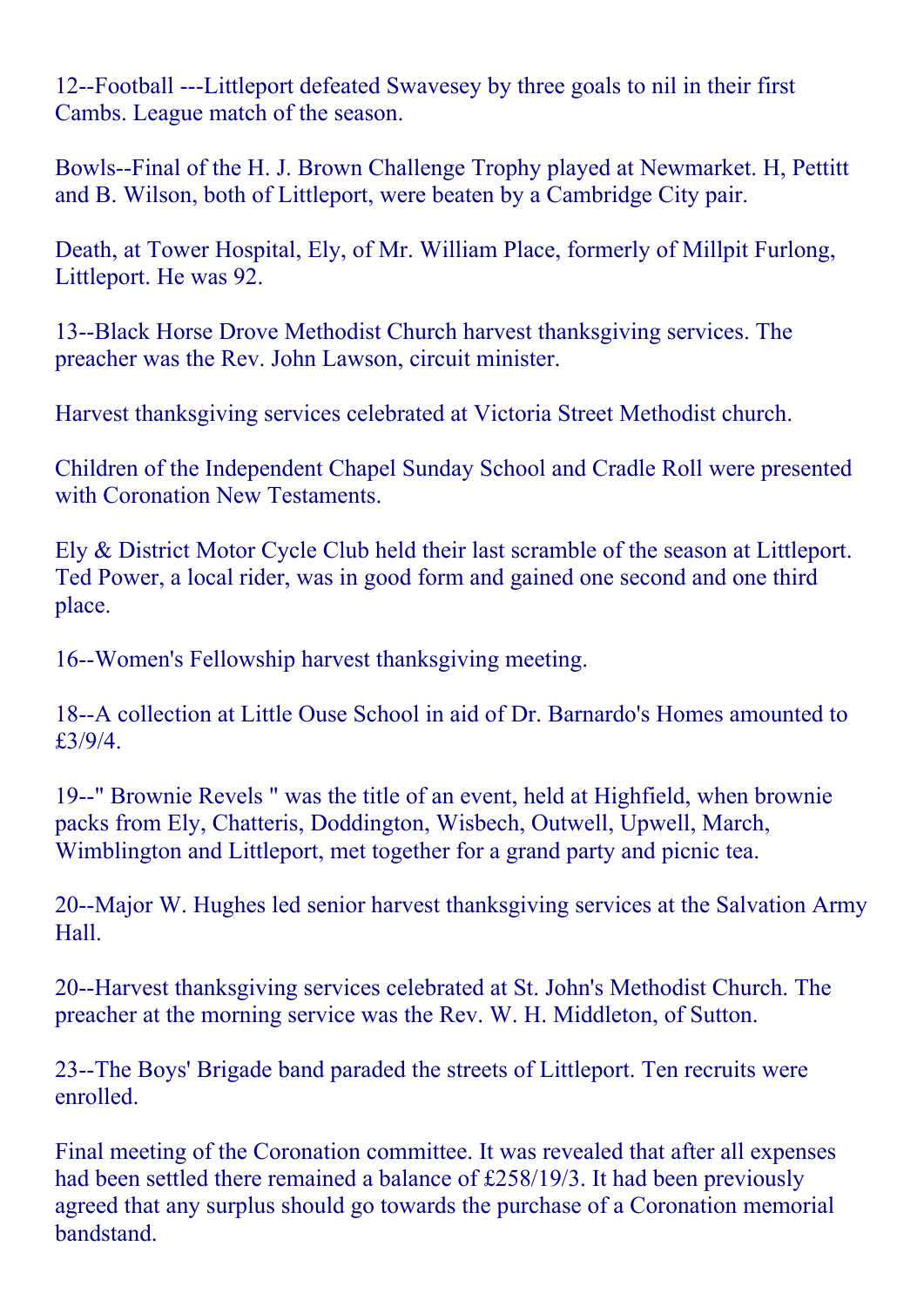24--Guiders from all parts of the Isle of Ely were entertained at Highfield House by Miss S. M, Martin, the Division Commissioner.

25--A collection, organised by Mrs. Gordon Poole, in aid of the National Children's Home and Orphanage, realised £34.

27--Cycling-Winner of the Littleport Wheelers' 25-mile time-trial was C. Arnold. His time of 1-3-45 set up a new club record.

28--Police-Sergt. Vail gave a talk to school children at Black Horse Drove on road safety.

# October.

1--Members of the Women's Fellowship visited the Women's Institute at Southery where they presented a social programme.

3--A collection, in aid of Dr. Barnardo's Home totalled £33/10/3. It was organised by Miss E. R. Gill.

3--Black Horse Drove Methodist Church bazaar opened by Miss S. M. Martin, of Littleport. The receipts were £68.

4--Harvest festival observed at the Parish Church. One of the visiting evangelists, Mr. Tom Campbell, spoke at the children's service.

Brandon Bank Methodist Church harvest festival services. Mrs. E. R. Cross presided at the organ.

New session of P.S.A. services commenced at Victoria Street Methodist Church. The programme was presented by the Exmoor Male Voice Choir.

Cycling--Cyril Arnold gained first place in the Littleport Wheelers' 10-mile timetrial. His victory gave him first position in the club's Best All-Rounder competition.

5--Annual general meeting of Black Horse Drove Cricket Club. Mr. J. Hills was elected captain.

Evangelist Miss Gedge spoke at the monthly meeting of the Mothers' Union.

6--Little Ouse & Brandon Bank Women's Institute monthly meeting. Mrs. T. B. James, of Black Horse Drove, gave a talk and demonstration on felt work.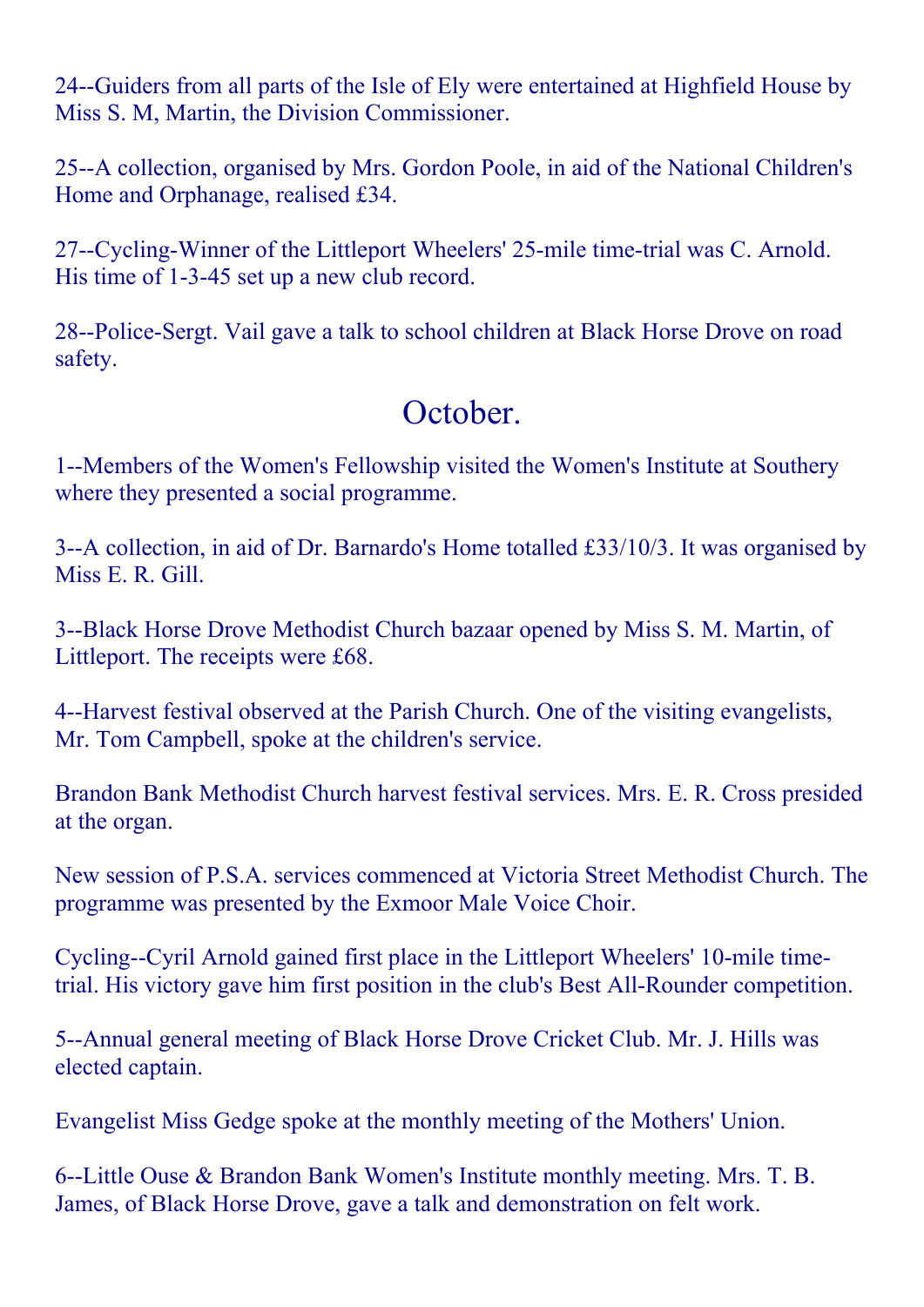8--Tragic death of the Rev. I. A. Reynolds, Vicar of Little Ouse. He was killed when his motor-cycle collided with an American seven-ton truck at the junction of the Mildenhall and White House Roads.

Annual general meeting of the British Legion Band. Mr. P. V. Cooper did not stand for re-election as secretary, an office he had held for six years.

9Engagement announced between ''Budd,'' son of Mr. & Mrs. A. Smith, of Hall's Close, Southery. and June, sixth daughter of Mr. & Mrs. A. Elsden, of Lynn Road, Littleport.

10-First service of a special Mission held at the Parish Church. The Missioners (Father James D. Allen and Father Kodney Pope) and lay evangelists were commissioned by the Rt. Rev. Bishop

Schoolboys' football--March Junior "A" defeated Littleport by five goals to nil.

11--Salvation Army services were conducted by Capt. Tribbeck, a special visitor from Norwich.

Cycling Littleport Wheelers held their Hill Climb Championship, Cyril Arnold was the winner. His time of  $1-17$ , was only  $2/5$ th sec, in front of club captain, Maurice Chilvers.

13--Mrs. J. H. Martin, of the Willow Rows, appointed as a County Council representative governor of the Needham's Charity School, Ely.

Monthly meeting of Women's Institute. One new member, Miss N. Garner, was welcomed. The entertainment was given by members of Witchford W.I.

14--Special Mission service for women held at the Parish Church. Mrs. De Vere was the speaker.

Meeting of Black Horse Drove Coronation Committee. A surplus of £26 was reported, It was decided to purchase a Coronation beaker for every child born in the village during Coronation year.

15--Special Mission to the Parish Church continued. A service for men was conducted by Father Allen.

Black Horse Drove Women's Institute meeting. It was reported that Mrs. T. B. James had been awarded eight stars at the recent handicraft exhibition, held at Chatteris.

16--In an open stacking and thatching competition, organised by the Ely N.F.U., Mr.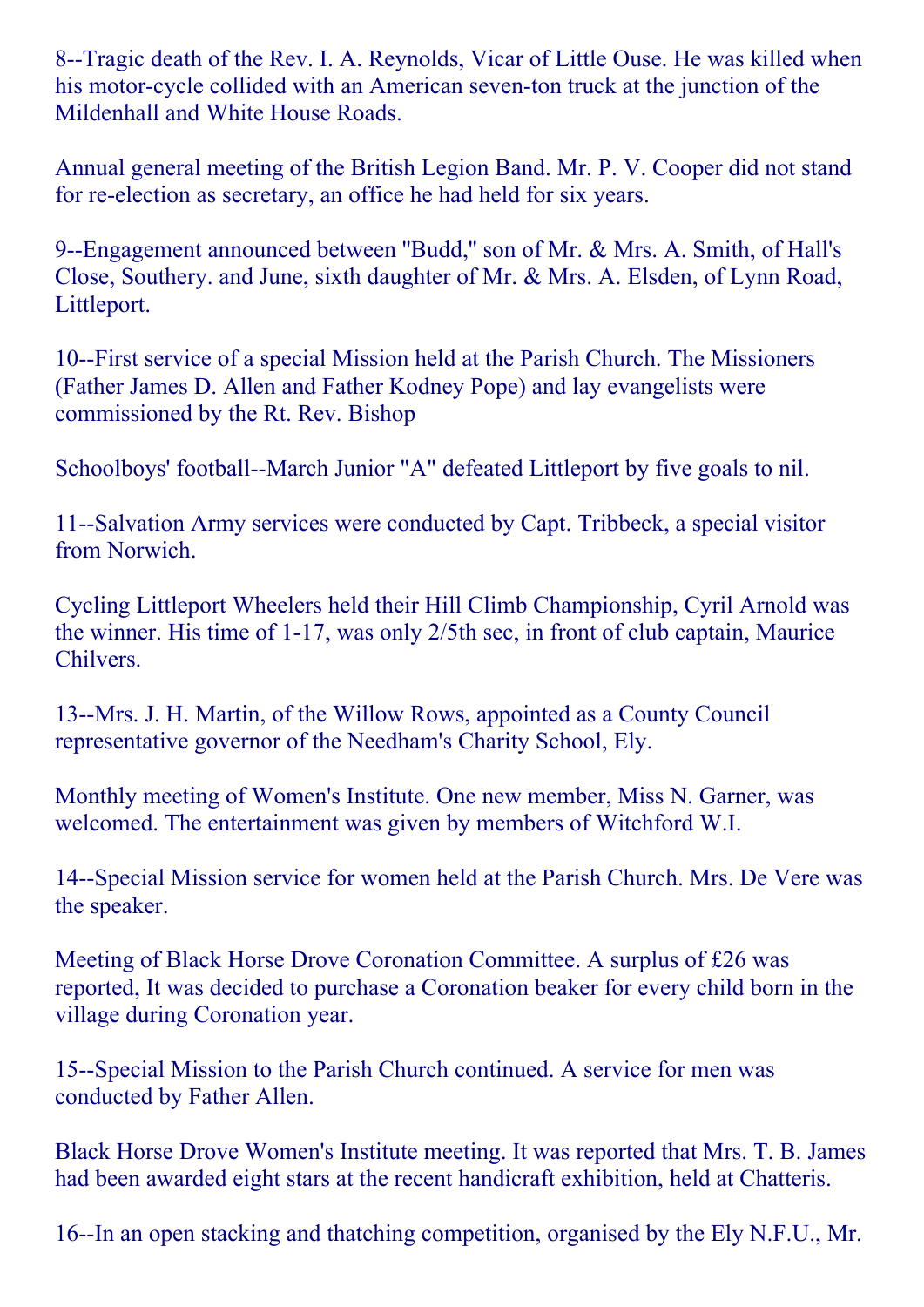A. Harley, in the employ of Messrs. Martin Bros., gained second prize for stacking. In the class for entrants who had not previously won a prize, local prize-winners were--Stacking: Mr. J. Harrison for Mr. G. E. Bedford. Thatching: Mr. Jack Oakey for Mr. J. E. Kerridge; Mr. Gipp for Messrs. Martin Bros.

17--Football --Littleport Boys' Brigade defeated Burwell Scouts by five goals to nil.

Sgt. W. J. Malarkey, of the U.S. Army, with Mrs. Malarkey and their two children, Joan and Jeremy. left Littleport on the first stage of their return to the United States. They had been living at Millfield.

18--Special services under the title " Ladies' Week-end," were held at St. John's Methodist Church. The speaker was Mrs. Horrobin, of Louth.

Major Emerson, Division Young People's Secretary from Norwich, conducted Salvation Army meetings.

20--Meeting of Littleport Parent-Teacher Association. The speaker was Mr. A. Grant, Isle of Ely C.C. Education Adviser. His subject was " Modern Trends in Education."

21--Annual meeting of Littleport Horticultural and Foal Show Society. It was decided to give a donation of £20 to the Littleport Wheelers in recognition of the excellent programme of sports they had organised for the Annual show.

21--Meeting of the Amalgamated Friendly Societies Charities Committee. Money raised at the annual parade was allocated as follows:-- £8 each to the Littleport and Prickwillow Nursing Association, Littleport S.J.A.B, Central Fund, Littleport Detachment Red Cross, Infant Welfare, and British Legion Band; £6/6/0 to the Lord Kitchener Memorial Home at Lowestoft and £4 each to the Littleport Company of the Boys' Brigade and the Over 60's Club.

23--Engagement announced between Maurice, son of Mr. & Mrs. W. Gathercole, of Ten Mile Bank, Littleport, and Faith, third daughter of Mrs. H. Rollitt, of Sketchdoies, New River Bank, Littleport, and the late Mr. E. Sizer, Soham.

Publication of " The Eagle Book of Aircraft " by Hulton Press Ltd. It was written by John W. R. Taylor, son of Inspector and Mrs. V. C. Taylor, of March, and formerly of Littleport.

24--Wedding, at Soham, of Mr. F. P. Chaffe, of Upwellt and Miss S. M. Pollard, of Soham. Mr. Chaffe is the Manager of the Littleport branch of the Trustee Savings Bank.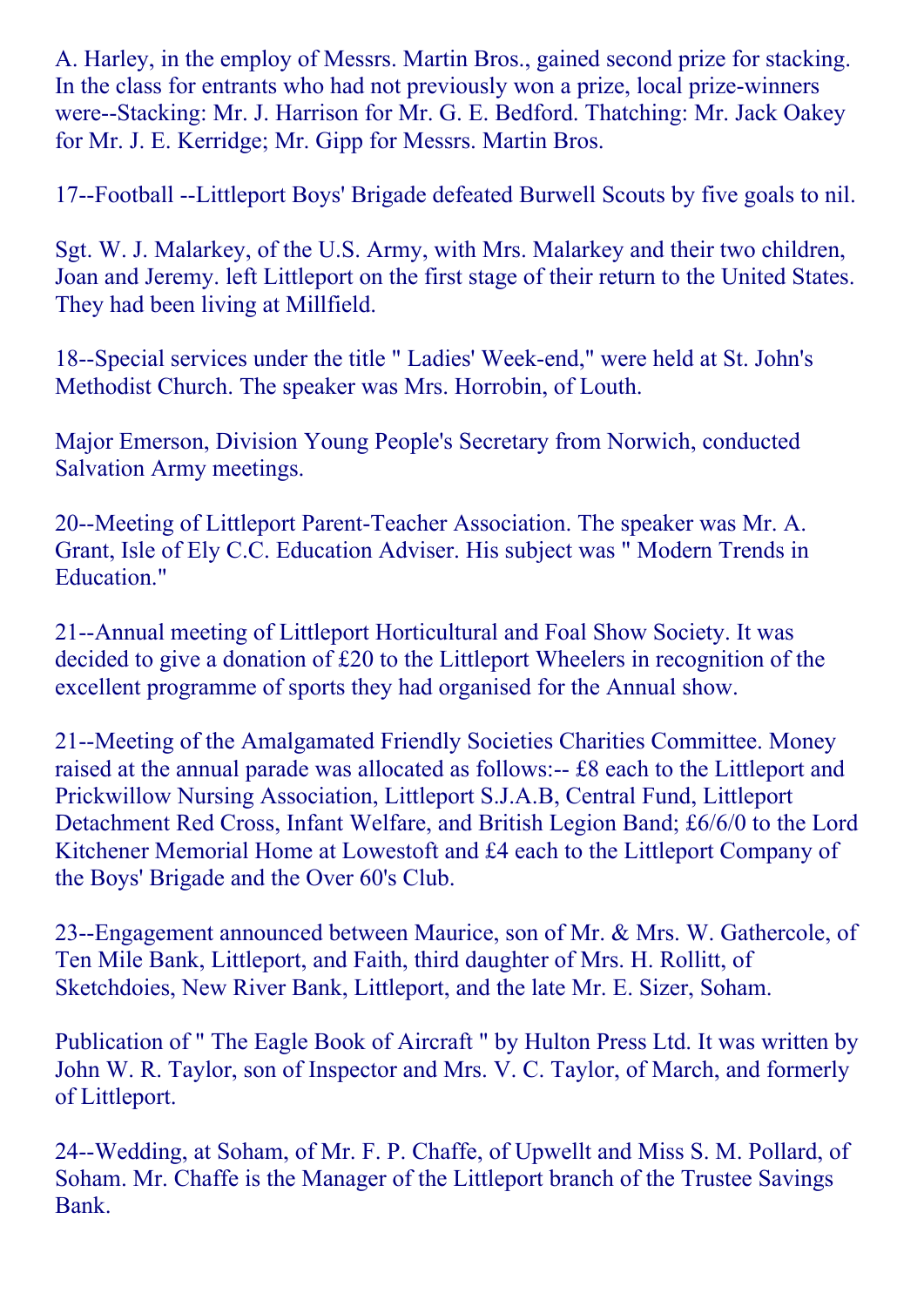Marriage, at Leytonl London, of Mr. Albert R. Hill, youngest son of Mr. & Mrs. W. Hill. of Ten Mile Rank Road, Littleport, and Miss Doreen Hawley. of Leyton.

Jumble sale, in aid of school funds, held at the County Primary School The sum realised was £62/11/0.

25--To commemorate the Coronation, Mr. L. Brooks, Chairman of Black Horse Drove Coronation Committee, made a personal gift of a New Testament to every child in the village.

Rev, Canon J. K. C. Payne spoke at the Parish Church of the "follow-on" from the recent Mission, and the benefits from it. He urged the people to persevere in their good resolutions.

26--Miss Gill, County Drama Adviser, paid a visit to the Women's Institute Drama Group. Her advice and criticism was much appreciated.

27--Autumn group meeting of Women's Institutes of the newly-formed Littleport group held in the Constitutional Hall. Mrs. W. J. Gill was in the chair.

30--Mr & Mrs. Benton J. Peckett. of Lynn Road, celebrated their 64th wedding anniversary.

Messrs. Martin Bros, paid the exceptionally good price of 350 guineas for a bull, Histon Royal Marksmen, at the annual sale of Dairy Shorthorns at Messrs. Chivers & Sons' saleyard, Histon.

31--Members of the Guild of Weavers attended a special service at the Parish Church.

Three quartet teams entered by the British Legion Band in the annual quartet Contest of the East Anglian Brass Bands Association, failed to obtain a place. The contest was held at Thetford, Norfolk.

### November.

1--Boys' Brigade enrolment service held at St. John's Methodist Church, Thirteen new recruits were enrolled.

Rev. Gordon Poole was the speaker at morning service at the Salvation Army Hall. His subject was "The Perfect Man."

2--Girl Guide party held at Lincoln's Restaurant. Guide Sylvia Jephson was presented with her First-Class badge, an award which is rarely obtained. Other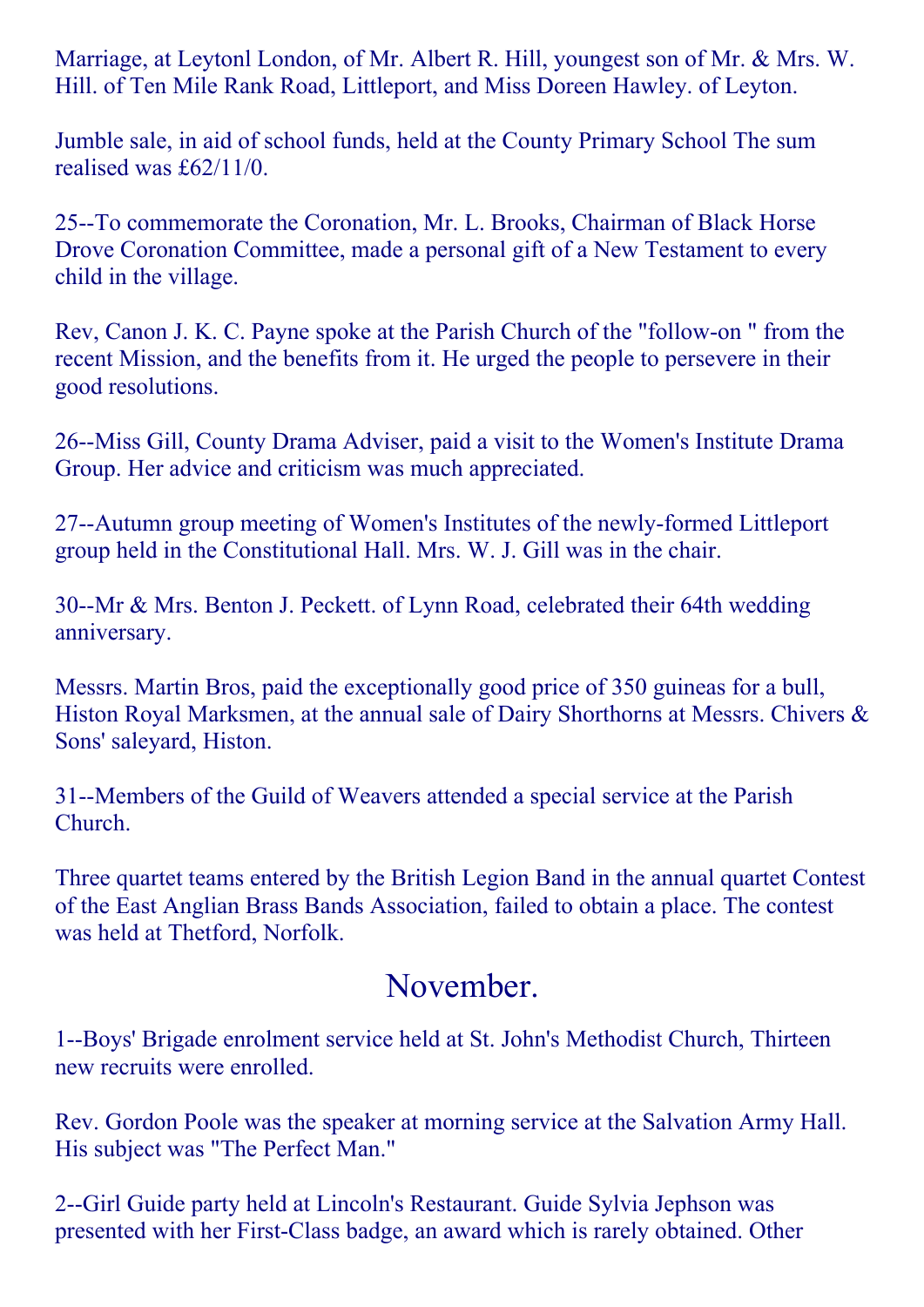awards were made to Sandra Brightley (Child Nurse and Cookery Badges) and to Margaret Badcock (Child Nurse Badge). The presentations were made by Miss S. M. Martin, Divisional Commissioner.

3--First annual general meeting of the re-formed Little Ouse  $\&$  Brandon Bank Women's Institute.

In the " Daily Mirror'' table tennis competition, Master Ken Hubbard, of Black Morse Drove, defeated J. Clarke, of Chatteris, by three games to nil.

4Ely Rural District Council decided to be more firm in their treatment of council house tenants in arrears with rent.

7--Members of the Cambridge University Guild of Ringers visited the Parish Church and rang a peal on the bells.

Isle of Ely Canine Society's show held at Ely. Entries in the cairn terrier class by Mr. J. Johnson and Mrs. C. W. Defew, both of Littleport, gained 2nd and 3rd prizes respectively.

8--Remembrance Day observed at Littleport. The special speaker at the Parish Church was the Rev. C. W. Follett, Vicar of Prickwillow.

8--Littleport Motor Cycle & Light Car Club elected as fully affiliated to the A.C.U. at a meeting of the A.C.U., held in London.

9--Safe-driving presentations made to drivers of delivery vehicles at the Ely depot of British Railways. Mr. B. Garwood, of Littleport, was awarded the five year's silver medal.

Poppy day collections in Littleport & District amounted to £145/1/8, a slightly lower figure than that from last year's collections.

10--" Nomination night " at the monthly meeting of the Women's Institute. The president (Mrs. W. J. Gill) announced her intention and that of the secretary and treasurer (Mrs. J. L. Burnet and Mrs. A. Leggett) of resigning from their official positions. Under pressure from the members the three ladies agreed to stand again for re-election at the next month's ballot.

11--Methodist Guild Rally held at St. John's Methodist Church, Littleport. Some 400 people attended.

Meeting of Parish Council. It was agreed that the Council should seek permission from the Ministry of Housing and Local Government to go ahead with their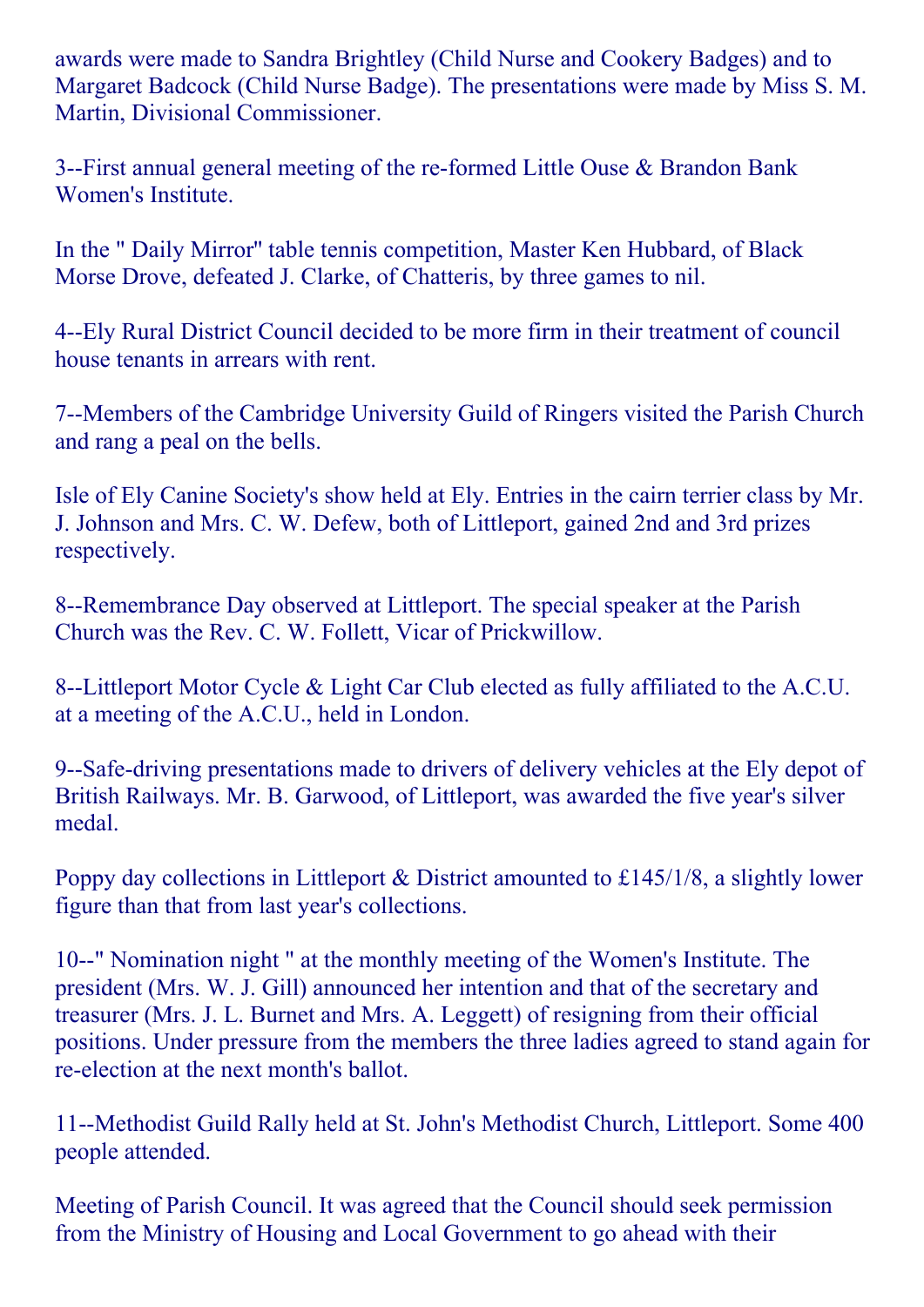swimming pool project at a cost of something less than half the original estimate of £12,000. It was also agreed to an expenditure of about £300 on the cost of clearing, levelling and reseeding the playing field.

13--Funeral, at Littleport, of Mr. Henry Fincham, of Stretham, and formerly of Littleport.

Mr. M. F. Carter, of 71,Ely Road, climbed a telegraph pole to rescue a kitten which was perched precariously on the top.

13--Annual meeting of the King's Lynn and West Norfolk District gf the Ancient Order of Foresters Friendly Society held at King's Lynn. Bro. L. A. Hughes was elected to tile District Management Committee, the first time for many years that an officer of Littleport Court Branch had received the honour.

Charity football match--Littleport Town v. R.A.F. Feltwell--Result: Littleport 2, R.A.F. Feltwell 9. Receipts amounting to £20 were donated to the Ely Palace School for Crippled Children.

Schoolboys football--Littleport defeated at March by two goals to one. Beeby scored the Littleport goal.

Mr, & Mrs. Robert S. Leonard, of Bulldog Bridge Farm, Burnt Fen, celebrated their golden wedding anniversary.

17--Departure, for Canada, of Mr, & Mrs. David Bell and their daughter, Rose Marie. Mr. Bell, a Canadian, had been the licensee of The Bridge House for the past three years, taking over the licence on the death of Mr. Horace Brown, Mrs. Bells father.

17--The Rev. Gordon Poole presided at the Methodist Fellowship meeting. The speaker was the Rev. Cyril C. Eastwood, B.D., a missionary recently returned from India.

20--Badminton-Littleport Hereward Badminton Club defeated March by five rubbers to four.

21--March District Fanciers' Society's rabbit show. " The Smallholder" bronze medal and certificate of merit was won by Mr. A. Loveday, of Littleport. He also won the B.R.C. diploma for the best in show.

Salvation Army sale oF work. It was opened by Mrs. F. G. Starling, of Flanders Farm.